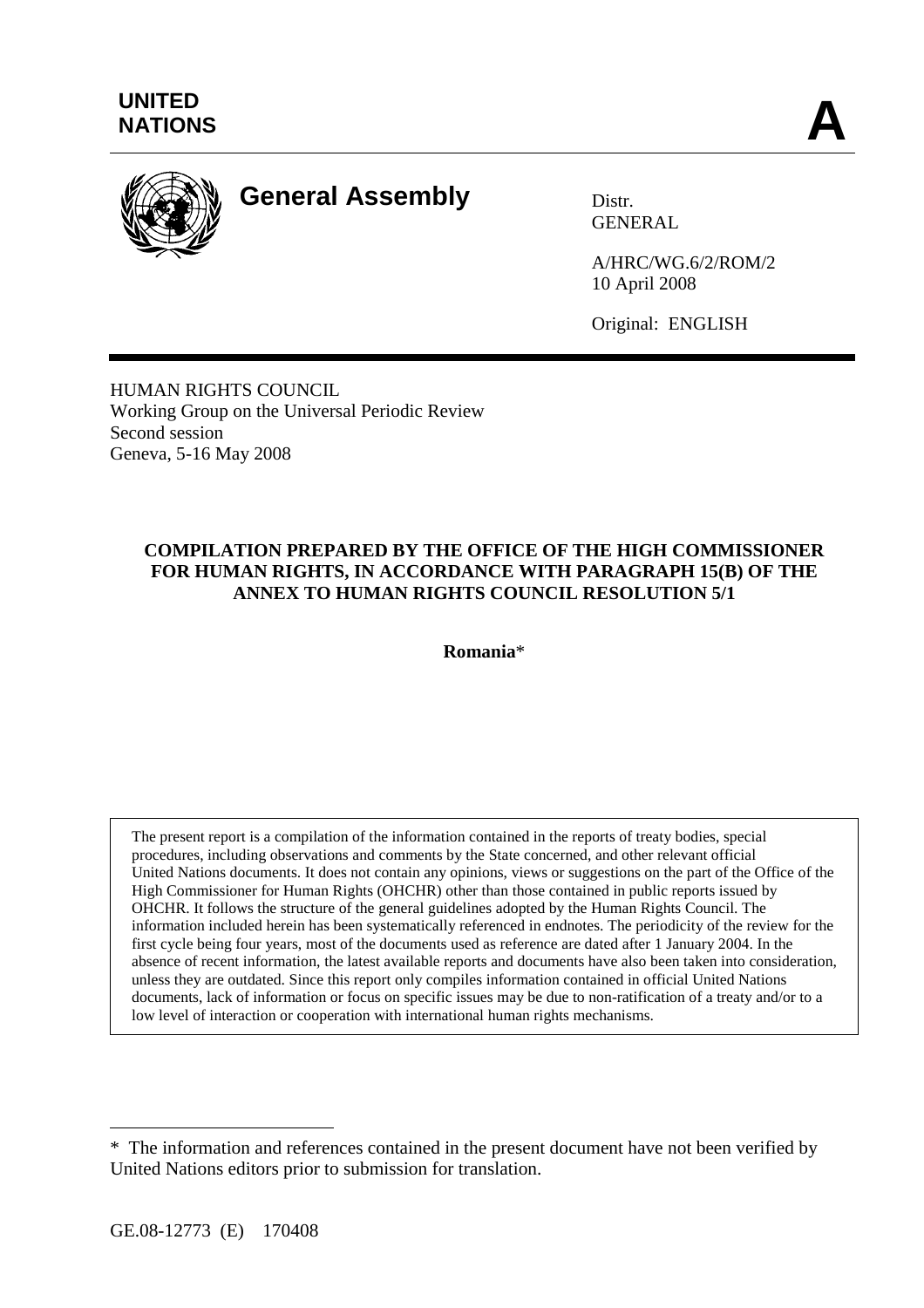# **I. BACKGROUND AND FRAMEWORK**

#### **A. Scope of international obligations1**

|                                                                                                                                                          | Date of ratification, |                        |                                                                                                                |
|----------------------------------------------------------------------------------------------------------------------------------------------------------|-----------------------|------------------------|----------------------------------------------------------------------------------------------------------------|
| Core universal human rights                                                                                                                              | accession or          | Declarations/          | Recognition of specific competences of                                                                         |
| treaties <sup>2</sup>                                                                                                                                    | succession            | reservations           | treaty bodies                                                                                                  |
| <b>ICERD</b>                                                                                                                                             | 15 Sept. 1970         | Arts. 17 and 18        | Individual complaints (art. 14): Yes                                                                           |
| <b>ICESCR</b>                                                                                                                                            | 9 Dec. 1974           | Arts. 26 (1),          |                                                                                                                |
|                                                                                                                                                          |                       | $1(3)$ and $(4)$       |                                                                                                                |
| <b>ICCPR</b>                                                                                                                                             | 9 Dec. 1974           | Arts. $1(3)$ and<br>48 | Inter-State complaints (art. 41): No                                                                           |
| <b>ICCPR-OP1</b>                                                                                                                                         | 20 July 1993          | Art. $5(2)(a)$         |                                                                                                                |
| <b>ICCPR-OP 2</b>                                                                                                                                        | 27 Feb. 1991          | None                   |                                                                                                                |
| <b>CEDAW</b>                                                                                                                                             | 7 Jan. 1982           | None                   |                                                                                                                |
| <b>OP-CEDAW</b>                                                                                                                                          | 25 Aug. 2003          | None                   | Inquiry procedure (arts. 8 and 9): No                                                                          |
| <b>CAT</b>                                                                                                                                               | 18 Dec. 1990          | None                   | Inter-State complaints (art. 21): No<br>Individual complaints (art. 22): No<br>Inquiry procedure (art. 20): No |
| <b>CRC</b>                                                                                                                                               | 28 Sept. 1990         | None                   |                                                                                                                |
| CRC-OP-AC                                                                                                                                                | 10 Nov. 2001          | Yes                    |                                                                                                                |
| <b>CRC-OP-SC</b>                                                                                                                                         | 18 Oct. 2001          | None                   |                                                                                                                |
| Core treaties to which Romania is not a party: OP-CAT (signature only 2003), ICRMW, CPD (signature only 2007),<br>CPD-OP (signature only 2007), and CED. |                       |                        |                                                                                                                |
| Other main relevant international instruments                                                                                                            |                       |                        | Ratification, accession or succession                                                                          |
| Convention on the Prevention and Punishment of the Crime of Genocide                                                                                     |                       |                        | Yes                                                                                                            |
| Rome Statute of the International Criminal Court                                                                                                         |                       |                        | Yes                                                                                                            |
| Palermo Protocol <sup>3</sup>                                                                                                                            |                       |                        | Yes                                                                                                            |
| Refugees and stateless persons <sup>4</sup>                                                                                                              |                       |                        | Yes                                                                                                            |
| Geneva Conventions of 12 August 1949 and Additional Protocols thereto <sup>5</sup>                                                                       |                       |                        | Yes except Protocol III                                                                                        |
| ILO fundamental conventions <sup>6</sup>                                                                                                                 |                       |                        | Yes                                                                                                            |
| UNESCO Convention against Discrimination in Education                                                                                                    |                       |                        | Yes                                                                                                            |

1. The Committee on the Elimination of Discrimination against Women (CEDAW) encouraged Romania to consider ratifying ICRMW.**<sup>7</sup>** Romania pledged in 2006 to finalize its domestic procedure of ratification of OP-CAT.<sup>8</sup> The Committee on the Rights of the Child (CRC) welcomed the ratification of the Hague Convention of 1993 on Protection of Children and Cooperation in Respect of Intercountry Adoption.**<sup>9</sup>**

#### **B. Constitutional and legislative framework**

2. CRC in 2003, and CEDAW in 2006 welcomed the enactment of new laws.**<sup>10</sup>** CERD however, expressed concern that the provisions of Romanian legislation making punishable acts of racial discrimination by individuals are not in full conformity with the Convention.**<sup>11</sup>** UNICEF informed of the 2004 adoption of the "Law on the Protection and Promotion of the Rights of the Child".**<sup>12</sup>**

#### **C. Institutional and human rights infrastructure**

3. The Romanian Institute for Human Rights was accredited with "C" status in March 2007.**<sup>13</sup>** In 2006, an ILO Committee of Experts noted with interest that the National Agency for Equal Opportunities for Men and Women was set up and became operational on 1 March 2005.**14** UNICEF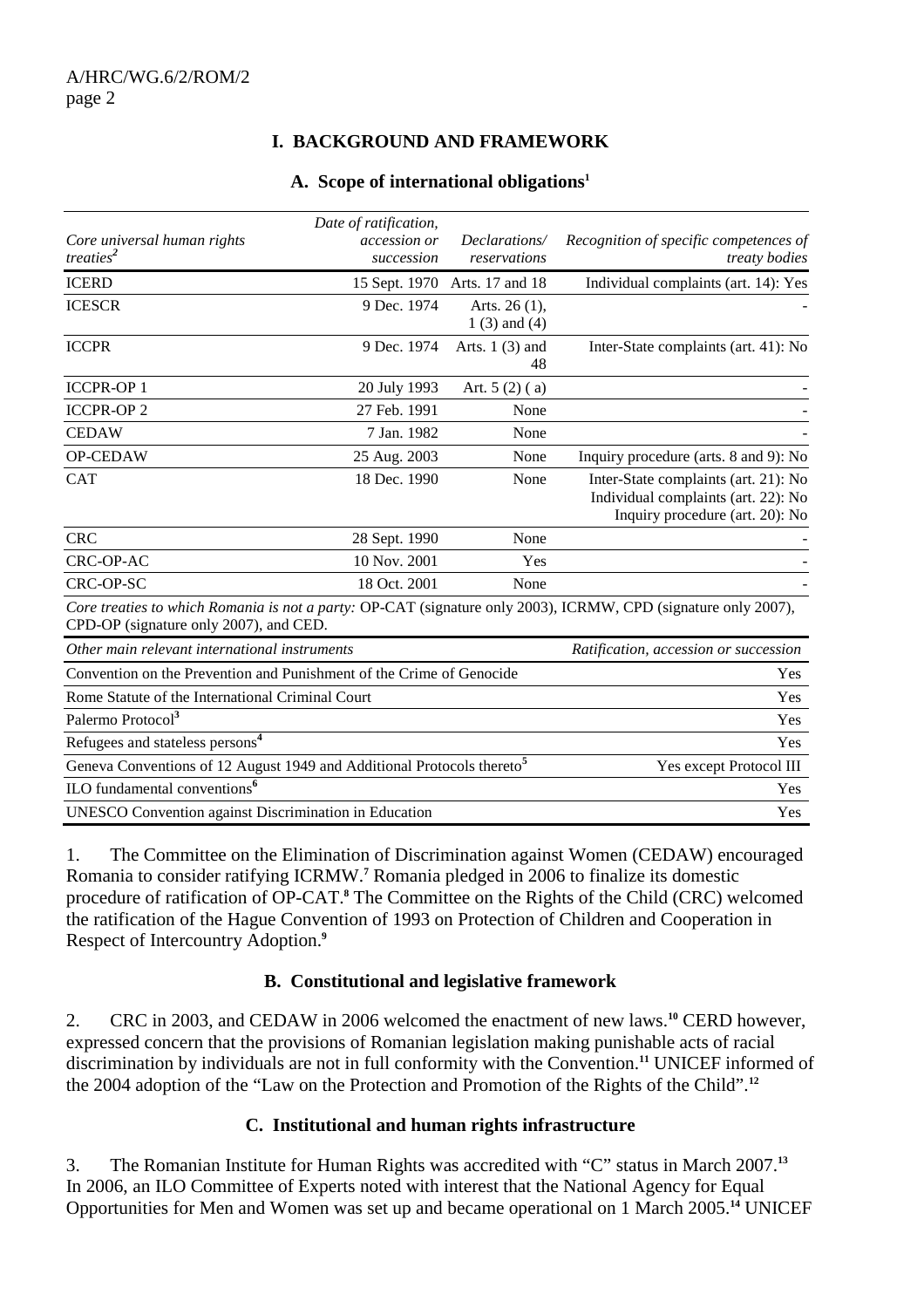informed that County Child Rights Observatories (CCRO) were established in five counties.**<sup>15</sup>** CRC also noted the establishment of the Ombudsman in 1997 dealing with cases of violations of children's rights.**<sup>16</sup>** In 2004, the Common Country Assessment (CCA) noted the establishment of the Anti-Poverty and Promotion of Social Inclusion Commission in 2000.**<sup>17</sup>** In 2006, an ILO Committee noted that the Ministerial Commission for Roma was established within the Ministry of Labour, which is responsible for the implementation of employment-related measures provided for under the Strategy for the improvement of the conditions of Roma.**<sup>18</sup>**

#### **D. Policy measures**

4. In 2004, CCA noted the launch of the National Plan for Universal Access to HIV/AIDS Treatment and Care in 2001**<sup>19</sup>** and that following a broad participatory process, the "National Anti-Poverty and Promotion of Social Inclusion Action Plan" was adopted in 2002.**<sup>20</sup>** In 2006, an ILO Committee of Experts noted that the National Council to Combat Discrimination adopted a "National Plan to Combat Discrimination".**<sup>21</sup>** Despite the adoption of various national plans and strategies concerning children's rights, CRC was concerned in 2003 that the implementation of the Convention has been ineffective<sup>22</sup> and recommended, inter alia, that Romania elaborate a comprehensive human rights-based national plan of action**<sup>23</sup>** and strengthen the Child Monitoring and Tracking Information System.**<sup>24</sup>** In 2006, while CEDAW commended the adoption of various action plans,**<sup>25</sup>** it was concerned that the national machinery for the advancement of women may not have sufficient visibility, decision-making power or human and financial resources.**<sup>26</sup>**

#### **II. PROMOTION AND PROTECTION OF HUMAN RIGHTS ON THE GROUND**

**A. Cooperation with human rights mechanisms** 

|              | Latest report | Latest           |                  |                                                     |
|--------------|---------------|------------------|------------------|-----------------------------------------------------|
| Treaty       | submitted and | concluding       | <i>Follow-up</i> |                                                     |
| $body^{27}$  | considered    | observations     | response         | Reporting status                                    |
| <b>CERD</b>  | 1998          | Aug. 1999        |                  | Sixteenth to nineteenth reports overdue since 2001, |
|              |               |                  |                  | 2003, 2005 and 2007                                 |
| <b>CESCR</b> | 1993          | May 1993         |                  | Third to fifth reports overdue since 1994, 1999 and |
|              |               |                  |                  | 2004                                                |
| <b>HR</b>    | 1996          | <b>July 1999</b> |                  | Fifth report overdue since 2003                     |
| Committee    |               |                  |                  |                                                     |
| <b>CEDAW</b> | 2003          | June 2006        |                  | Combined seventh and eighth reports due in 2011     |
| <b>CAT</b>   | 1992          | May 1992         |                  | Second to fourth reports overdue since 1996, 2000   |
|              |               |                  |                  | and 2004                                            |
| <b>CRC</b>   | 2000          | Jan. 2003        | $\overline{a}$   | Combined third and fourth reports submitted in 2007 |
|              |               |                  |                  | and scheduled for consideration in 2009             |
| CRC-OP-AC    |               |                  |                  | Initial report overdue since 2004                   |
| CRC-OP-SC    |               |                  |                  | Initial report overdue since 2004                   |

#### **1. Cooperation with treaty bodies**

#### **2. Cooperation with special procedures**

| Standing invitation issued Yes |                                                                                                           |
|--------------------------------|-----------------------------------------------------------------------------------------------------------|
| Latest visits or mission       | Working Group on arbitrary detention, $28(27$ Sept.-2 Oct. 1998).                                         |
| reports                        | Special Rapporteurs on the question of torture <sup>29</sup> (19-29 April 1999); on contemporary          |
|                                | forms of racism <sup>30</sup> (19-30 Sept. 1999); on adequate housing <sup>31</sup> (14-19 Jan. 2002); on |
|                                | freedom of religion or belief <sup>32</sup> (7-13 Sept. 2003); on the right to health <sup>33</sup>       |
|                                | $(23-27 \text{ Aug. } 2004)$ ; on the sale of children <sup>34</sup> $(1-10 \text{ Sept. } 2004)$         |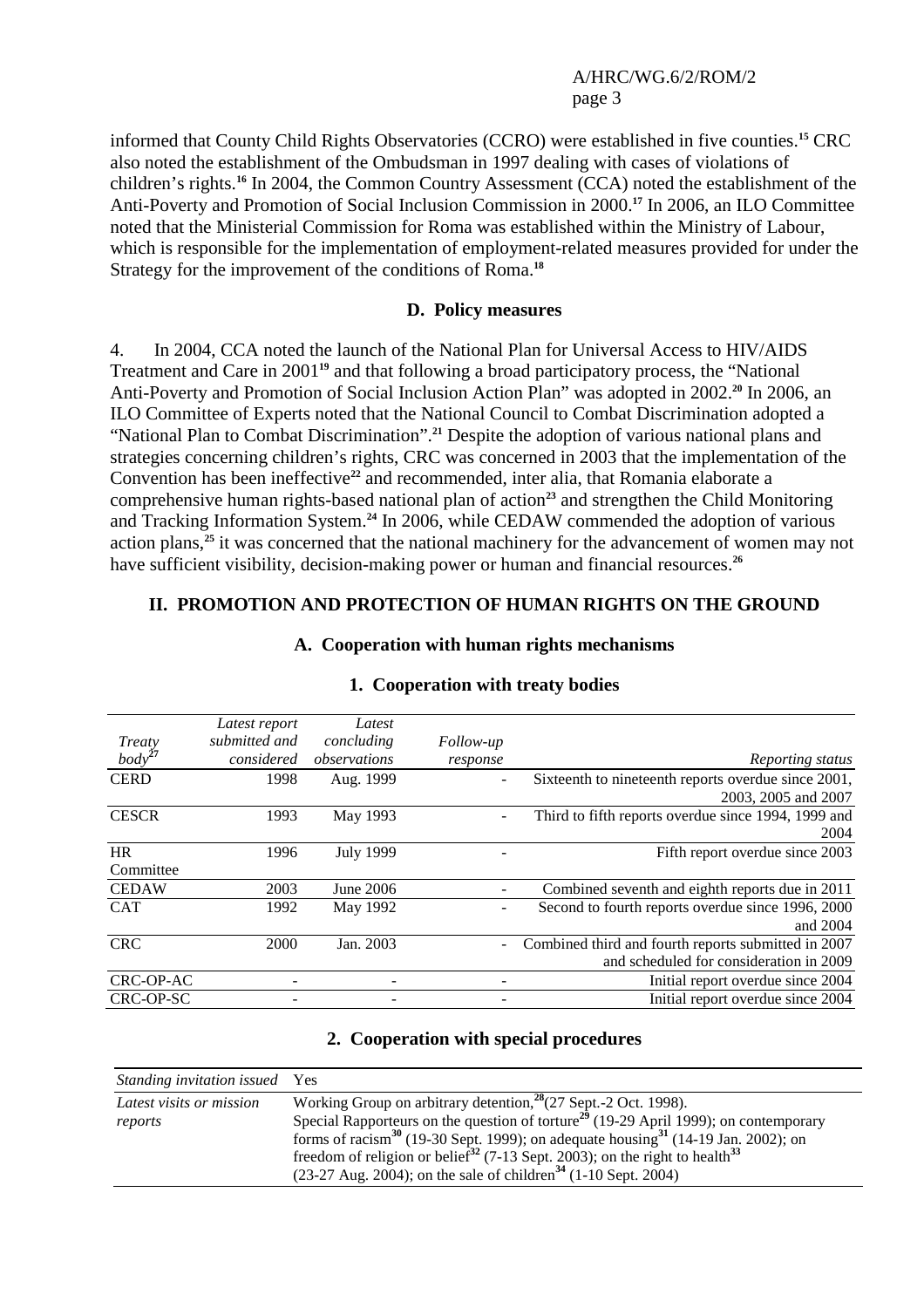| Visits agreed upon in<br>principle                          | None                                                                                                                                                                                                                                                                                                                                                                                                                                           |
|-------------------------------------------------------------|------------------------------------------------------------------------------------------------------------------------------------------------------------------------------------------------------------------------------------------------------------------------------------------------------------------------------------------------------------------------------------------------------------------------------------------------|
| Visits requested and not<br>yet agreed upon                 | Special Rapporteur on the right to education, request in 2005, follow-up, in 2006                                                                                                                                                                                                                                                                                                                                                              |
| Facilitation/cooperation<br>during missions                 | The Special Rapporteur on freedom of religion or belief thanked the Romanian authorities<br>for their invitation and cooperation. <sup>35</sup> The Special Rapporteur on the sale of children<br>thanked the Government for allowing him to undertake a fruitful visit. <sup>36</sup> The Special<br>Rapporteur on the right to health was grateful for the excellent cooperation and assistance<br>he received at every stage. <sup>37</sup> |
| Follow-up to visits                                         | None                                                                                                                                                                                                                                                                                                                                                                                                                                           |
| Responses to letters of<br>allegation and urgent<br>appeals | Between 1 January 2004 and 31 December 2007, a total of 12 communications were sent<br>to the Government. In addition to communications sent to particular groups, these<br>communications concerned 18 individuals, all men. During the same period, Romania<br>replied to 9 communications (75 per cent)                                                                                                                                     |
| Responses to<br>questionnaires<br>on thematic issues $38$   | Romania responded to two questionnaires within the deadlines of the 12 questionnaires<br>sent by the special procedures mandate holders <sup>39</sup> within the deadlines <sup>40</sup>                                                                                                                                                                                                                                                       |

## **3. Cooperation with the Office of the High Commissioner for Human Rights**

5. In 2006 and 2007 Romania made voluntary contributions to support the work of the Office.**<sup>41</sup>** In September 2006 Romania organized the 11th Summit of the Francophonie with OHCHR participation.

## **B. Implementation of international human rights obligations**

#### **1. Equality and non-discrimination**

6. While in 2006 CEDAW commended the extensive legal and policy framework developed for the promotion of equality between women and men and the elimination of discrimination against women,<sup>42</sup> it was concerned that women themselves might not be aware of their rights, or lack the capacity to claim them as indicated by the low number of cases related to discrimination against women investigated by the National Council for Combating Discrimination since its creation in 2003.**<sup>43</sup>**

7. The Special Rapporteur on the right to health stated that problems which disproportionately affect the health of Roma were homelessness, vulnerability to forced evictions, overcrowded living conditions, lack of access to safe water and adequate sanitation, low levels of education, poor nutrition, poor communication with health professionals and lack of access to information on health issues.**<sup>44</sup>** The Special Rapporteur on the sale of children noted in 2005 that social indicators show the systemic exclusion suffered by Roma communities, where they are overrepresented in statistics on poverty, unemployment and child mortality. Roma children accumulate a series of exclusions and discrimination that result in their overrepresentation among street children, victims of trafficking and children living in institutions.**<sup>45</sup>** CEDAW noted with concern that Roma women and girls remain in a vulnerable and marginalized situation, in particular with regard to access to education, health, housing, employment, official identity documents and participation in political and public life.**<sup>46</sup>** UNICEF similarly mentioned that there are various forms of discrimination against Roma children**<sup>47</sup>** and that Roma remain the most rejected minority in Romania.**<sup>48</sup>** While CRC welcomed in 2003 the implementation of strategies aimed at improving Roma children's rights to health-care services and inclusion in education, it remained concerned at the negative attitudes and prejudices of the general public, in political discourse and media representations as well as at incidents of police brutality and discriminatory behaviour by some teachers and doctors.**49**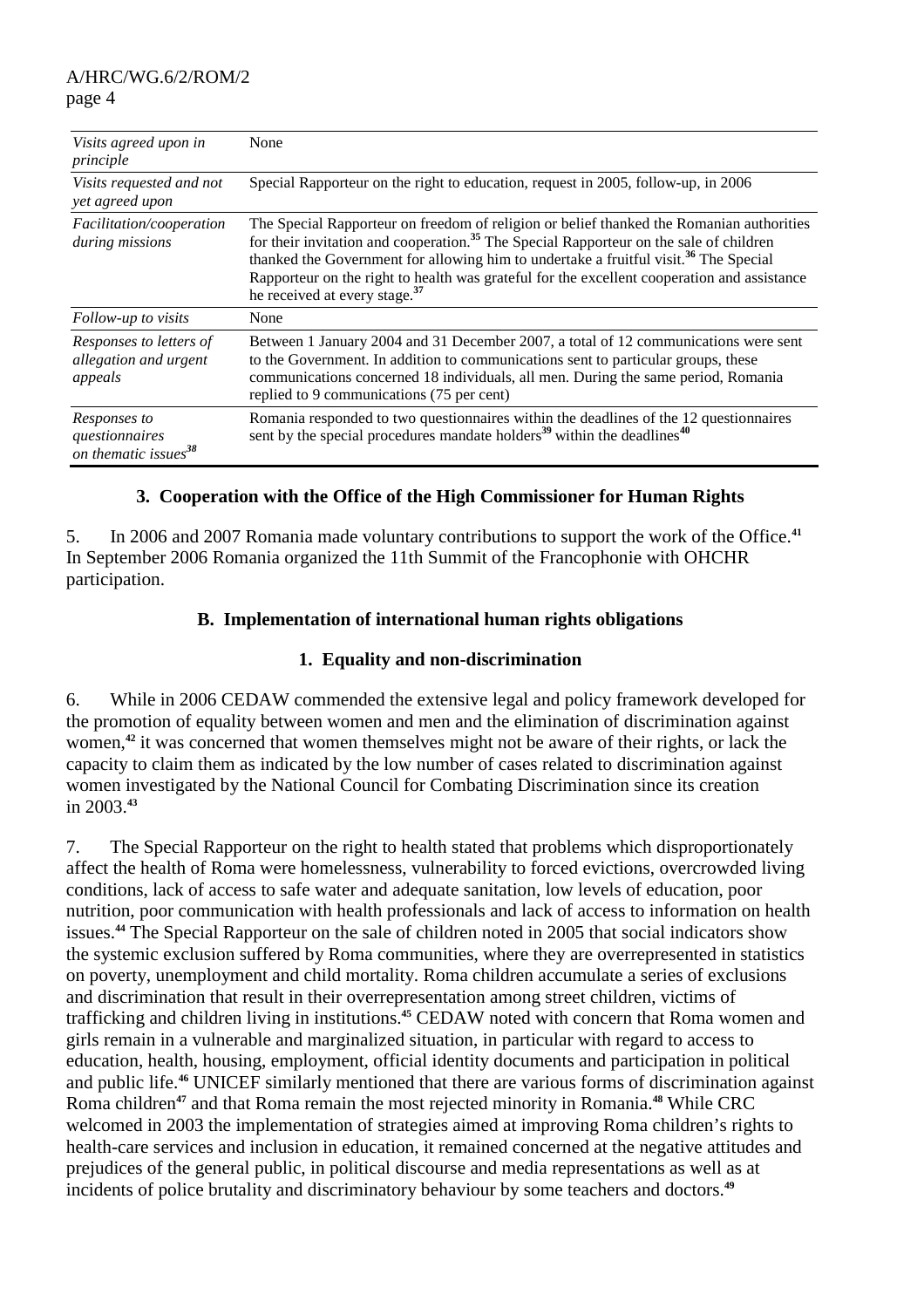8. In 1999, the HR Committee recommended that Romania pursue further measures, both in legislation and in practice, to ensure the rights of the Roma, in the public and private sector, particularly with respect to access to education and support for the Roma language.**<sup>50</sup>** In 2003, CRC also recommended that Romania develop and implement a comprehensive strategy in this regard.**<sup>51</sup>** In 2006, CEDAW urged Romania, inter alia, to take a holistic approach to eliminating the multiple and intersecting forms of discrimination that Roma women face and to accelerate achievement of their de facto equality through the coordination of all agencies working on Roma. It also encouraged Romania to approve without delay the budget for the implementation of the Action Plan for the Decade of Roma Inclusion (2005-2015) and encouraged the National Agency for Roma to organize training programmes for the police on Roma culture.**<sup>52</sup>**

9. In 2003, CRC was concerned that disabled children in Romania remain disadvantaged in the enjoyment of their rights guaranteed by the Convention.**<sup>53</sup>**

# **2. Right to life, liberty and security of the person**

10. In 1999, the HR Committee was disturbed at continued incidents involving the use of firearms by the police, especially in cases of petty offences committed by minors. It recommended that the use of firearms by the police be closely regulated.**<sup>54</sup>**

11. The HR Committee was also concerned at the lack of legislation invalidating statements of accused persons obtained in violation of article 7 of the Covenant.**<sup>55</sup>**

12. In 2003, CRC noted with concern the high number of allegations of children being ill-treated and tortured by law enforcement officials and regretted that the majority of these allegations have not been responded to. It was also concerned that they may not have been effectively investigated by an independent authority.**<sup>56</sup>** It recommended that Romania, inter alia, take immediate measures to challenge the prevailing culture of impunity for police violence against children.**<sup>57</sup>**

13. Communications sent by the Special Rapporteur on the question of torture relate to alleged ill-treatment of individuals in detention. In one case, it was alleged that a man detained in the high security prison of Iasi had been raped several times by a fellow prisoner, as subsequently confirmed by the prison legal medical institute. It was alleged that in Iasi prison, inter-prisoner violence is not only common but tolerated and often encouraged by officers who use it to maintain discipline. In the same case, it was also alleged that another prisoner had been subjected to ill-treatment and that he had submitted several complaints to the National Penitentiary Administration and to the National Prosecutor's Office and courts, but that no measures had been taken in response.**<sup>58</sup>** In another case, it was alleged that an individual in detention in Arad Prison had been subjected on numerous occasions to torture by representatives of the Independent Service of Protection and Anticorruption. The Government replied that an investigation had been carried out and that he did bear any traces of ill-treatment, but that he had inflicted physical harm upon himself. Therefore, the Public Ministry decided not to initiate a criminal procedure against the police officers who were under investigation.**<sup>59</sup>** A number of other cases similarly refer to a lack of action taken regarding complaints of alleged ill-treatment in detention<sup>60</sup> or that the individual received no medical treatment subsequent to alleged ill-treatment.**<sup>61</sup>** Where the Government responded, it clarified the facts, noting that investigations had been undertaken, and provided the outcome of the investigations, where applicable.**<sup>62</sup>**

14. Living conditions in the psychiatric hospital of Poina Mare, which has 440 patients, were the subject of a communication sent in 2004 by the Special Rapporteur on the question of torture, the Special Rapporteur on the right to health and the Special Rapporteur on the right to food. It was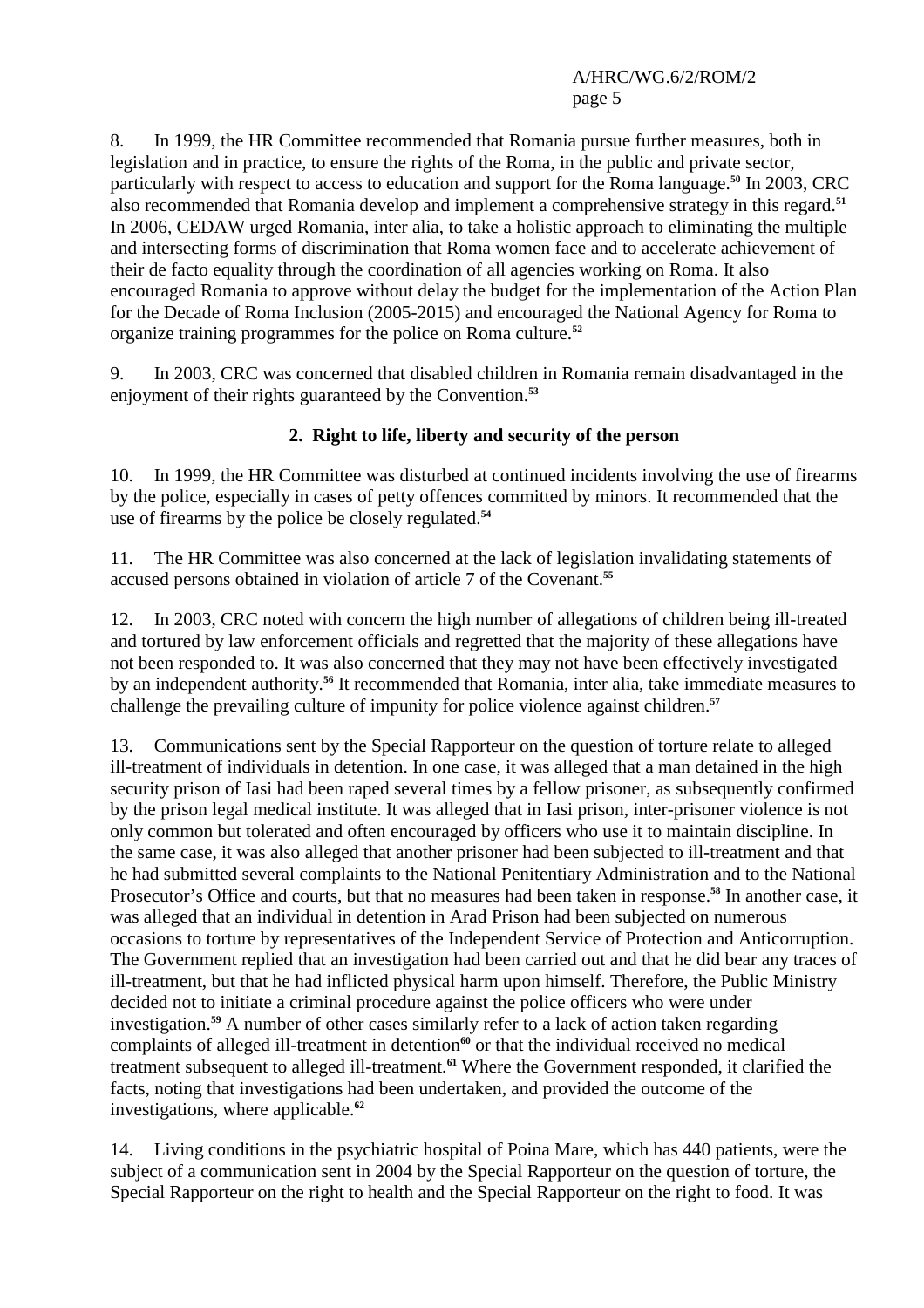alleged that in 2003 and in the first three months of 2004, 84 and 17 patients respectively had died of malnutrition and hypothermia. Reportedly, the Government had stated in 1995 that it would gradually stop using this facility as a hospital.**<sup>63</sup>** The Government response included detailed measures it had taken, highlighting the improvements in living conditions as well as the criminal investigations into the deaths.**<sup>64</sup>** The Special Rapporteur on the right to health visited this hospital during his visit in August 2004, where he was informed that funding had been received for further improvements. While welcoming these improvements, the Special Rapporteur urged the Government to ensure that it provides adequate resources to support the implementation of these changes on a sustainable basis.**<sup>65</sup>**

15. In 2006, CEDAW was concerned that Romania was able to provide only limited information about the prevalence of domestic violence, and that Law 217/2003 does not address other forms of violence against women.**<sup>66</sup>** The HR Committee and CEDAW expressed concern about the insufficient implementation of measures to prevent and eliminate domestic violence against women.**<sup>67</sup>** In 2003, CRC was concerned at the increase in violence against women, and that domestic violence against women may lead to child abuse in the family. CRC recommended, inter alia, that Romania, expressly prohibit corporal punishment in the home, school and institutions; promote alternative methods of discipline; and establish effective procedures and mechanisms for receiving, monitoring and investigating cases of abuse, ill-treatment and neglect and for prosecuting offenders.**<sup>68</sup>**

16. While the Special Rapporteur on the sale of children noted that Romania has one of the most comprehensive anti-trafficking laws,**<sup>69</sup>** he highlighted that trafficking was one of the major concerns following his visit in 2004.**<sup>70</sup>** A joint communication was sent in 2006 by the Special Rapporteur on the sale of children, the Special Rapporteur on trafficking in persons, especially women and children and the Special Rapporteur on the human rights of migrants, highlighting the growing number of children trafficked from Romania to other European States, raising specific concerns regarding the limited resources available to combat the sexual exploitation of minors.**<sup>71</sup>** The Government provided a comprehensive reply setting forth the measures undertaken, both at the national level and in conjunction with other concerned States.**<sup>72</sup>** CEDAW also commended Romania's efforts to address the issue of human trafficking and enhance measures aimed at improving women's social and economic situation, in particular in rural areas, so as to eliminate their vulnerability to traffickers.**<sup>73</sup>** CRC in 2003 and CEDAW in 2006 however remained concerned that Romania continues to be a country of origin, transit and destination for trafficked women and children.**<sup>74</sup>** The Special Rapporteur on the sale of children also noted that while growing information and attention is being paid to internal trafficking,<sup> $75$ </sup> which is often the first step to international trafficking,**<sup>76</sup>** the very same girls and women are considered by the law as victims if they are rescued from international trafficking and as criminals if they are prostitutes in their own country.**<sup>77</sup>**

17. The Special Rapporteur on the sale of children also expressed concern at Law 11/1990, which liberalized international adoption, leading to a massive influx of foreigners seeking to adopt. He noted that the vast majority of the children in institutions were not actually "orphans" and that adoptions taking place outside of institutions led to corruption.**<sup>78</sup>** The law on the legal regime of adoption (2004), which restricts the possibility of international adoption to cases where one of grandparents resided abroad, was welcomed by the Special Rapporteur as a firm reaction to past irregularities and as a conducive measure to develop intracountry alternatives in the best interest of children.**79**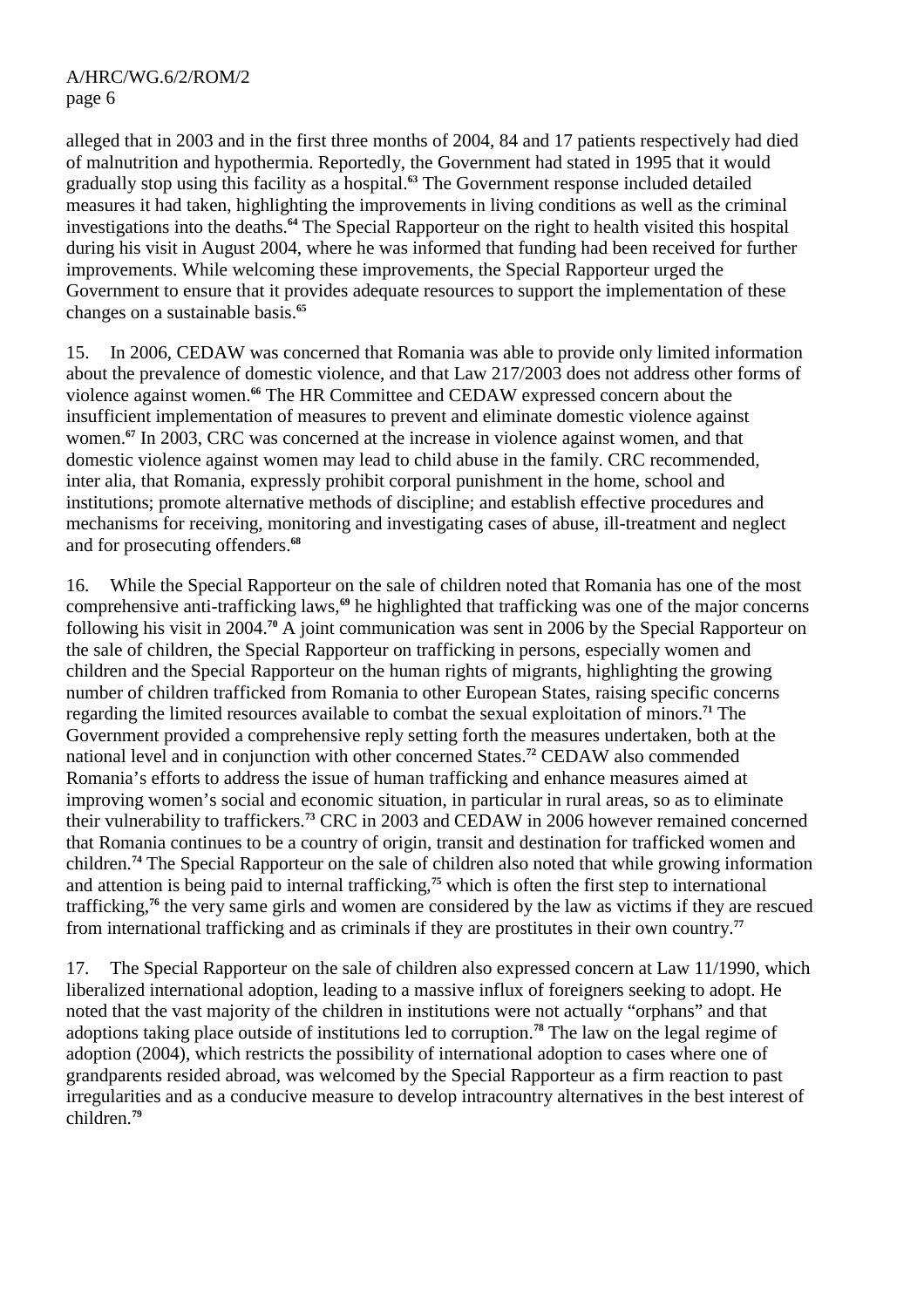# **3. Administration of justice and the rule of law**

18. The 2004 CCA report noted that the justice sector in Romania is undergoing a thorough reform process, which focuses, inter alia, on consolidating the independence of the judiciary.**<sup>80</sup>** It mentioned that a key factor affecting the rule of law and the justice sector is the widespread perception of mistrust in the judiciary system, which nourishes the belief that rule of law and the court system are inefficient and lack credibility.**<sup>81</sup>**

19. In 2005, the Special Rapporteur on the sale of children noted that widespread corruption in the public administration undermined the enforcement of the law, the delivery of social services and the overall capacity of Romania to prevent and redress human rights violations,**<sup>82</sup>** and encouraged the Government to address the problem firmly.**<sup>83</sup>**

20. In 2005, the Special Rapporteur on the sale of children noted that cases of sexual abuse were underreported. He identified various causal factors<sup>84</sup> that discourage victims, generating a sense of impunity that nurtures the perpetuation of these crimes.**<sup>85</sup>**

21. In 2003, CRC remained concerned, inter alia, that there are no judges specially trained and appointed for cases involving minors; that a high number of children are in pretrial detention; and that there is a serious lack of capacity within the judicial system to provide rapid intervention or trial, as needed, for juvenile offenders.**<sup>86</sup>** CRC recommended, inter alia, that children be detained separately from adults and that alternative measures be promoted for dealing with children without resorting to judicial proceedings.**<sup>87</sup>** UNICEF informed that punitive measures are still preferred by the courts, in spite of the fact that the new Criminal Code allows and recommends educational measures.**<sup>88</sup>**

## **4. Freedom of religion or belief, expression, association and peaceful assembly, and right to participate in public and political life**

22. Following up on an issue raised during her predecessor's country visit,**<sup>89</sup>** the Special Rapporteur on freedom of religion or belief brought to the attention of the Government information received regarding a new Religion Law, promulgated in 2006.**<sup>90</sup>** She noted that concerns had been expressed that the law's three-tier system of State recognition may contravene the principles of equality and non-discrimination.**<sup>91</sup>** Other concerns were raised about the law's provisions concerning State funding and increased Government control as well as about the bans on "religious defamation" and "public offence to religious symbols" that might prevent people of one faith from speaking about other faiths.**<sup>92</sup>**

23. In one communication sent by the Special Rapporteur on the right to freedom of opinion and expression in 2006, it was alleged that two journalists had been arrested for having acquired, apparently illegally, classified information concerning the activities of Western armed forces in another State. It appeared, however, that neither journalist had published the content of the information. If found guilty, both journalists incurred sentences of up to seven years of imprisonment.**<sup>93</sup>** The Government replied and provided information that a broad revision of the entire legal framework concerning national security and intelligence is under way, that the new laws will meet European and international requirements in this field and appropriate attention will be given to increasing the guarantees afforded for the full respect of freedom of expression.**<sup>94</sup>**

24. The HR Committee in 1999 and CEDAW in 2006 expressed concern about the low representation of women in elected and appointed bodies, especially at decision-making levels and the lack of effective measures to accelerate the advancement of women in this respect.**95** CEDAW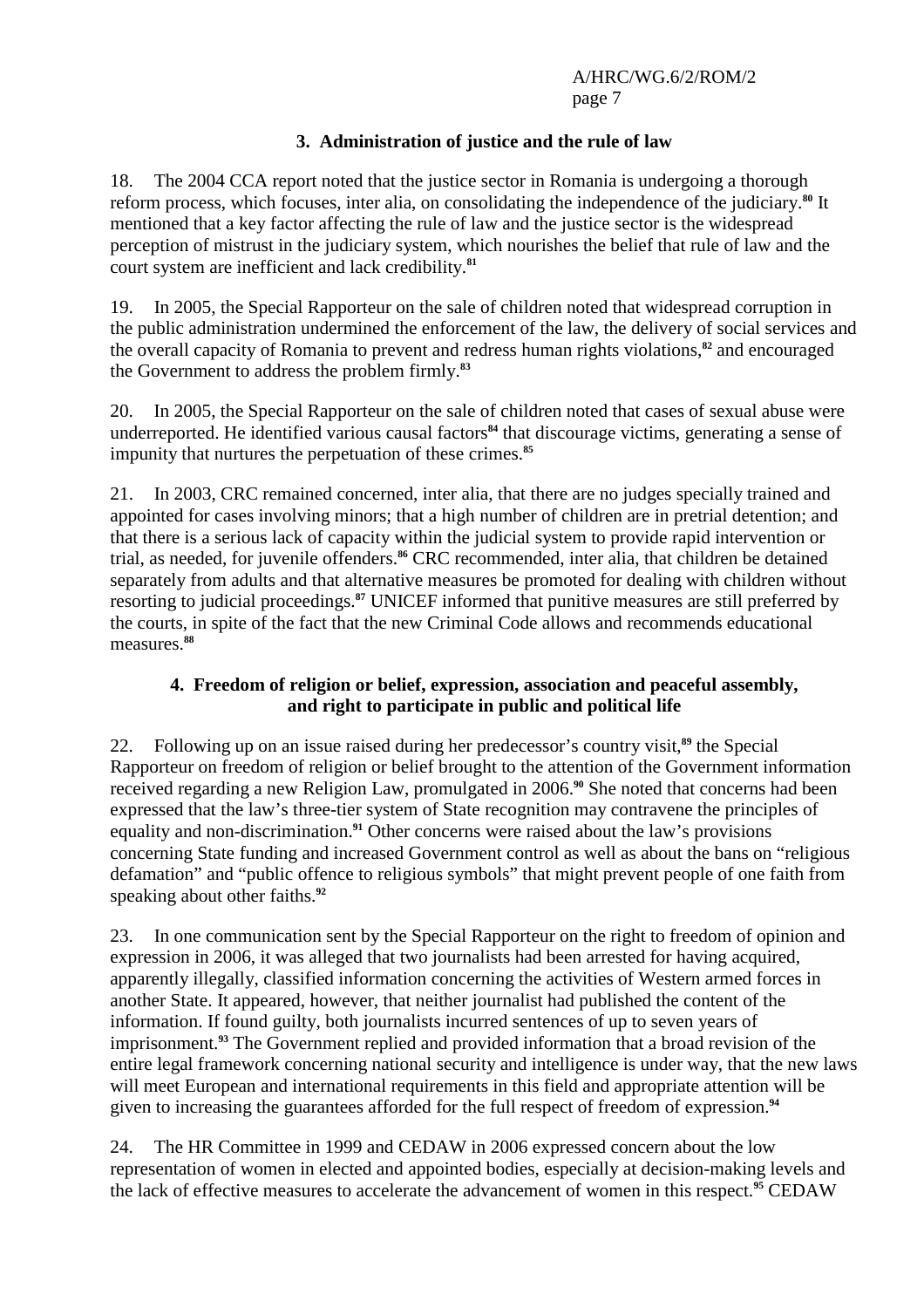recommended, inter alia, that Romania continue maintaining temporary special measures, including establishment of benchmarks, quotas, numerical goals and timetables, to accelerate women's full and equal participation in elected and appointed bodies.**<sup>96</sup>**

25. The Special Rapporteur on freedom of religion or belief examined the question of the return of property confiscated under the communist regime which belonged to religious communities, when most of the churches and other places of worship were handed over to the Orthodox Church, whereas the remaining real estate was used by the State. Since 1989, the Romanian authorities have adhered to the principle that these properties should be returned to the religious communities who owned them before 1948, at least on certain conditions.<sup>97</sup> According to him, the most complex issue**<sup>98</sup>** is that of the religious property (churches and parish buildings) confiscated from the Greek Catholic Church and handed over to the Orthodox Church in 1948, when the Greek Catholic Church was banned.**<sup>99</sup>**

# **5. Right to work and to just and favourable conditions of work**

26. CEDAW expressed concern about the situation of women,**<sup>100</sup>** especially rural women**<sup>101</sup>** in the labour market, which remained characterized by the concentration of women in low-paid sectors of public employment, such as health and education,**<sup>102</sup>** and the wage gap between women and men in both the public and private sectors.**<sup>103</sup>** CEDAW recommended that clear benchmarks and timetables be set and that the implementation of the measures targeting rural women in the National Strategy for Equal Opportunities between women and men for the period 2006-2009 be effectively monitored.**<sup>104</sup>**

27. In 2003, CRC was encouraged by ongoing efforts aimed at addressing the problem of child labour. However, it was concerned that the number of children working in the city streets, in rural areas and households is still high; that many children, as young as 6, are engaged in regular work as a means of overcoming poverty and that some children entitled to work do so in very poor conditions.**<sup>105</sup>** In 2004 CCA similarly informed that Roma children often work in order to contribute to the family income, often under intolerable working conditions with high risks of accidents, sickness or of being involved in illegal activities.<sup>106</sup> UNICEF stated that about half of all children working in Romania are considered part of the exploitative category of child labour.**<sup>107</sup>** CRC recommended that Romania take immediate and effective steps to ensure the implementation of the Convention and of ILO Conventions Nos. 138 and 182.**<sup>108</sup>**

## **6. Right to social security and to an adequate standard of living**

28. In 2004, CCA noted the first steps towards implementing the National Anti-Poverty and Promotion of Social Inclusion Action Plan aimed at guaranteeing access of vulnerable people, especially youth, to basic rights such as employment, proper housing, health assistance and education.**<sup>109</sup>** The Special Rapporteur on the right to health also noted in 2004 a dynamic climate of reform in the health sector, the adoption of numerous health-related laws and policies,**<sup>110</sup>** that health expenditure had significantly increased**<sup>111</sup>** and that this trend was continuous.**<sup>112</sup>** A 2007 WHO report noted some reforms in public health, but that the current public health services still need to be improved and better integrated into all levels of health care as part of the health system.**<sup>113</sup>**

29. In 2003, CRC was concerned at the poor quality and accessibility of primary health-care services, especially in rural areas and for poor households; at the high infant mortality rate, particularly in rural areas; that a high proportion of under-5 deaths are due to preventable causes; and at the high rate of child morbidity as a result of accidents.**<sup>114</sup>** It was also concerned at the limited availability of programmes and services in the area of adolescent physical and mental health; the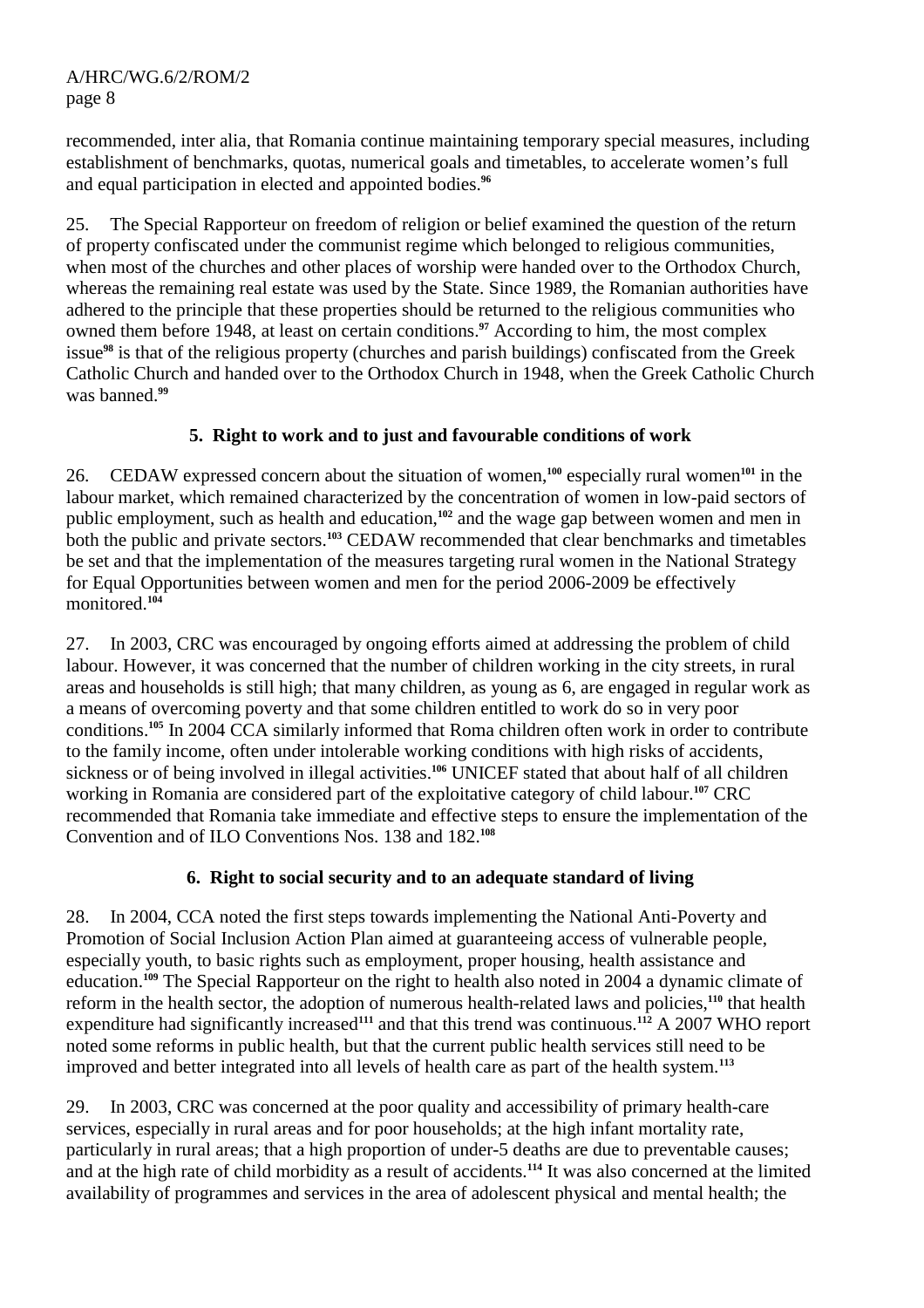number of suicides; the high number of young mothers and of abortions among teenage girls; the high rate of sexually transmitted diseases; the alarming increase in the number of children addicted to drugs, the high rate of smoking and alcohol consumption; and the lack of awareness of the problems caused by these negative behaviours.**<sup>115</sup>** In 2006, CEDAW expressed concern that the rates of abortions and maternal mortality still remain high, although noting their decrease since the beginning of the 1990s as a result of Government efforts.**<sup>116</sup>** The 2006 and 2007 UNDP reports indicated that the maternal mortality ratio decreased in the period 1990-2005.**<sup>117</sup>**

30. The Special Rapporteur on the right to health highlighted issues in the area of sexual and reproductive health**<sup>118</sup>** and noted that marginalized populations face particular obstacles when seeking to access reproductive health services even at a health systems level.**<sup>119</sup>** While noting the important steps taken,**<sup>120</sup>** he urged the Government to take a broad approach to combating discrimination in all of its manifestations by providing diversity training to health-care workers and ensuring that procedural barriers do not become a denial of access to care.**<sup>121</sup>**

31. In 2003 CRC remained concerned at the incidence of HIV/AIDS among young children; the high rate of new infections affecting young people, particularly among minorities; and the fact that treatment, although free, is provided only to a limited number of children and may lack continuity due to funding limitations.**<sup>122</sup>** In 2004, the Special Rapporteur on the right to health noted that Romania had one of the highest prevalence rates of HIV and AIDS in Central Europe**<sup>123</sup>** and the largest number of children living with HIV in Europe.**<sup>124</sup>** While acknowledging that in recent years, the Government has led a dynamic campaign to provide treatment and care for people living with HIV and AIDS, and that in some ways, Romania's approach to HIV/AIDS treatment and care is a model,**<sup>125</sup>** he made several recommendations regarding addressing HIV prevention**<sup>126</sup>** as well as gender inequalities, stigma and discrimination.**<sup>127</sup>** In 2006, the Special Rapporteur on the right to health and the Special Rapporteur on the right to education stressed continuing widespread discrimination against children and young people living with HIV/AIDS being denied adequate medical care,**<sup>128</sup>** to which the Government provided a detailed response setting forth the legal framework and the measures taken.**<sup>129</sup>**

32. The Special Rapporteur on the right to health also highlighted that WHO statistics reveal that Romania has one of the highest rates of tuberculosis in Europe.**<sup>130</sup>** While commending the development of programmes to address tuberculosis, especially for vulnerable and marginal populations, he urged that barriers to access be addressed in their implementation.**<sup>131</sup>**

33. The Special Rapporteur on the right to health noted that the Government had recently begun to address the issue of mental health.**<sup>132</sup>** He noted nonetheless, as a primary concern, the continuing widespread provision of mental health care in large psychiatric institutions, with inadequate rehabilitation services, and the insufficient number of community-based mental health-care and support services.**<sup>133</sup>** He was also of the view that despite the legal and policy commitments by the Government, the enjoyment of the right to mental health care remains more of an aspiration rather than a reality.**<sup>134</sup>**

34. A 2005 UNICEF report indicated that nearly 88 per cent of Roma in Romania live below the national poverty line,**<sup>135</sup>** noting that Roma men and women are less likely to have health insurance and to be enrolled in a family physician's practice than their Romanian counterparts.**<sup>136</sup>** While noting that the State had adopted some important measures towards tackling stigma and discrimination against Roma,**137** the Special Rapporteur on the right to health highlighted that data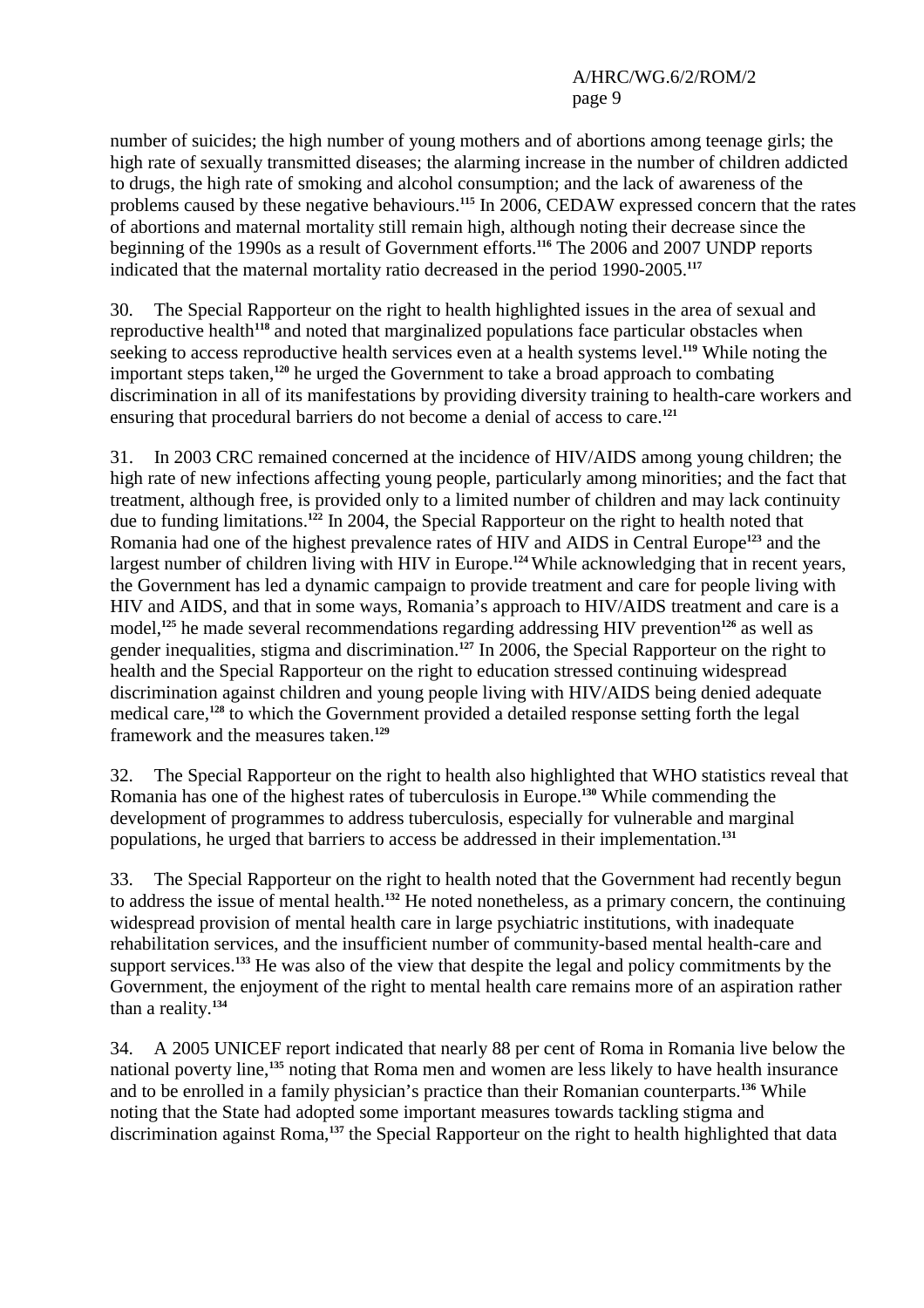show that the health status of Roma is amongst the worst in developed countries,**<sup>138</sup>** with life expectancy and infant mortality rates respectively 10 years shorter and 40 per cent higher than the general population.**<sup>139</sup>** The Special Rapporteur stated that this was an unacceptable situation, which could not be addressed without engaging the Roma population and other disadvantaged groups in health policymaking.**<sup>140</sup>**

35. The Special Rapporteur on the right to health also reported the degrading and dangerous living conditions of street children**<sup>141</sup>** and noted that access to health care is a major problem.**<sup>142</sup>** The HR Committee and CRC were concerned about the situation of street children and abandoned children.**<sup>143</sup>** The persistence of the problem of child abandonment was also an issue of concern to the Special Rapporteur on the sale of children.<sup>144</sup> In 1999, the HR Committee recommended that Romania take all necessary measures to protect and rehabilitate these children, guarantee them a name, and to ensure that all births are duly registered in Romania.**<sup>145</sup>** While CRC was encouraged in 2003 by the ongoing initiatives to decrease the number of street children,**<sup>146</sup>** it recommended that Romania, inter alia*,* strengthen efforts to assist children in leaving the street, placing greater emphasis on alternatives to institutionalization, family reunification and recovery and reintegration services.<sup>147</sup> The Special Rapporteur on the sale of children noted that after 1990, there had been a process of transformation of old-type residential institutions, which was a significant achievement.**<sup>148</sup>** He highlighted, however, the need to establish a mechanism to automatically allocate a budget for foster families, needed to take care of children between birth and the age of 3 who,<sup>149</sup> should not stay in institutions,<sup>150</sup> according to a 2005 law.<sup>151</sup>

## **7. Right to education and to participate in the cultural life of the community**

36. While noting the initiatives to launch special programmes and provide free textbooks and school materials, CRC was concerned, in 2003, at the disproportionately high number of children from rural areas and the percentage of girls who are dropping out of school. It was also noted that the curricula and teaching methodology do not reflect the aims of education contained in the Convention.**<sup>152</sup>** In 2005, the Special Rapporteur on the sale of children expressed concern regarding the situation of acute poverty in some rural areas, noting that education provided in primary schools is said to be of poor quality, with inadequate infrastructure, whereas high schools are often too distant for many adolescents, with the cost of transport being an obstacle to the pursuance of studies.**<sup>153</sup>** CRC recommended that Romania, inter alia*,* make every effort to ensure that compulsory education, and possibly secondary education, is free for all children and strengthen the institutional capacity of State education.**<sup>154</sup>** It also recommended that Romania ensure the availability of Romanian language courses, as stipulated by law, to facilitate the integration of asylum-seekers and refugee children in the education system; and to consider preferential treatment for refugees to benefit from exemptions from reductions in tuition fees for upper secondary and university education.**<sup>155</sup>**

## **III. ACHIEVEMENTS, BEST PRACTICES, CHALLENGES AND CONSTRAINTS**

37. The Special Rapporteur on the sale of children highlighted as positive elements a new package of laws on children's rights, the decentralization of the child protection system, a number of national action plans, and a new generation of dedicated professionals working in the area of child protection.**<sup>156</sup>** UNICEF noted the enlargement of the national Baby-Friendly Hospital (BFHs) initiative as an efficient way of improving mother and child health and the nutritional status of infants, and an effective way to prevent child abandonment.**157**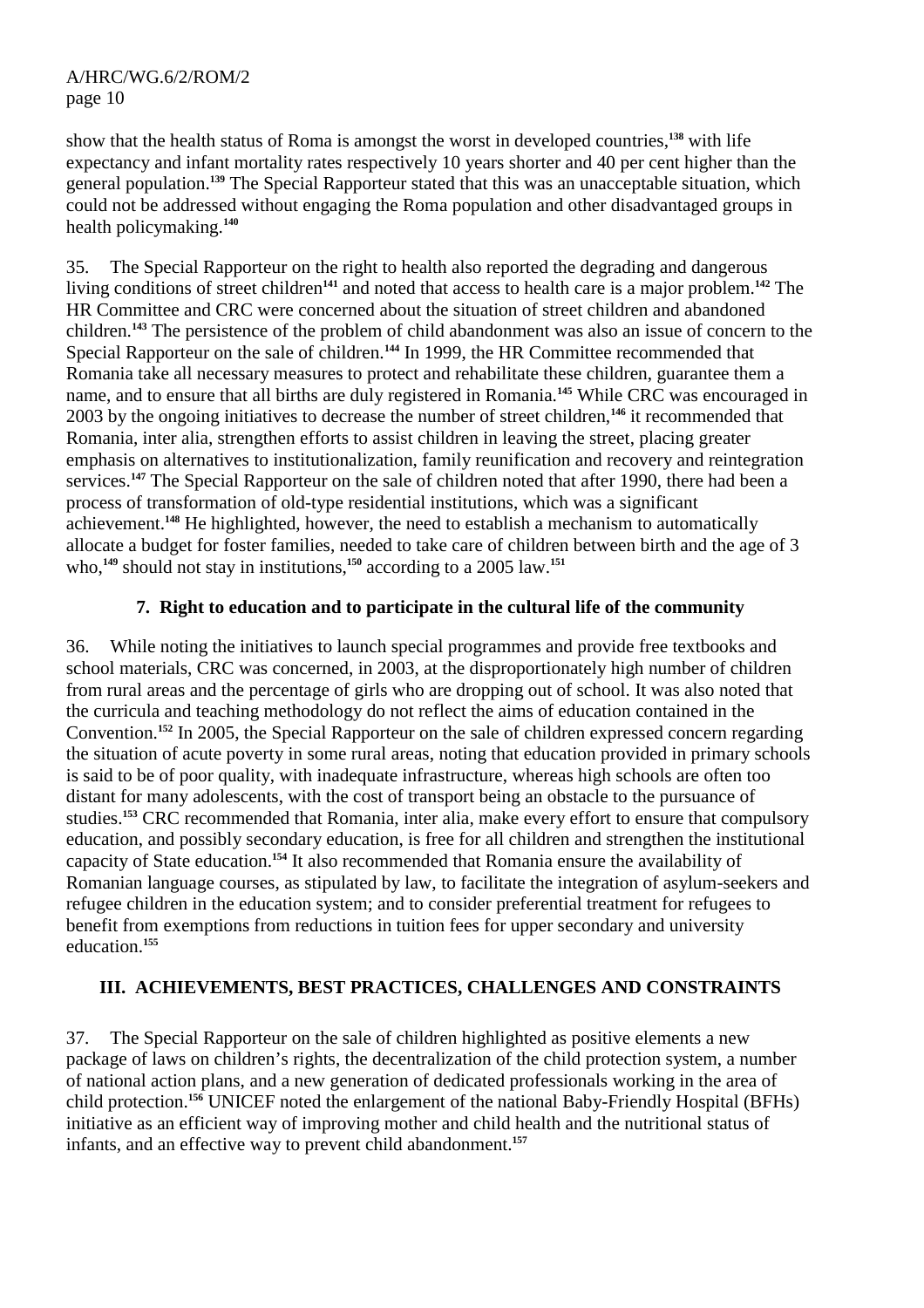38. However, UNICEF noted that the situation of vulnerable, excluded and/or discriminated groups of children in Romania continues to be challenging in spite of considerable reforms and improvements. A 2005 UNHCR report referred to the adoption of the Government's strategy for the improvement of the conditions of Roma in April 2001. Although well conceived, it is not showing the expected results, due to gaps in implementation.**<sup>158</sup>**

# **IV. KEY NATIONAL PRIORITIES, INITIATIVES AND COMMITMENTS**

## **A. Pledges by the State**

39. In 2006, Romania pledged, inter alia, to promote the recognition and acceptance of the conclusions and recommendation of the global conferences on human rights and related issues, including the World Conference against Racism, Discrimination, Xenophobia and Related Intolerance, held in Durban in 2001 and to support the drafting of an additional Protocol to ICESCR.**<sup>159</sup>**

## **B. Specific recommendations for follow-up**

40. The Special Rapporteur on the sale of children recommended that Romania, inter alia, decriminalize prostitution; amend legislation to protect the victims of trafficking from being prosecuted for illegal border crossing; to continue with the adoption of bilateral agreements on anti-trafficking measures with destination countries;**<sup>160</sup>** train the police on dealing with victims of trafficking, domestic violence and sexual abuse; and implement a system of witness protection in cases of trafficking.**<sup>161</sup>** In addition to recommendations made in relation to the return of confiscated property and in relation to the law on religion, the Special Rapporteur on freedom of religion or belief recommended that authorities be more proactive in identifying, punishing and putting a stop to religious intolerance, which often go unpunished.**<sup>162</sup>**

## **V. CAPACITY-BUILDING AND TECHNICAL ASSISTANCE**

41. The United Nations Development Assistance Framework 2005-2009 focuses on three areas for assistance during the 2005-2009 programme cycle: (i) capacity-building for good governance in order to strengthen administrative capacity at central and local levels for the government; (ii) economic growth in order to enhance national economic growth and reduce poverty levels among vulnerable groups; (iii) basic social services in order to increase equal access to improved social, health and education services.**<sup>163</sup>** UNICEF submitted information on its capacity-building and cooperation programmes.**<sup>164</sup>** The Special Rapporteur on the sale of children encouraged the Government to seek the assistance of the United Nations Country Team in implementing his recommendations.**<sup>165</sup>**

*Notes* 

<sup>1</sup> Unless indicated otherwise, the status of ratifications of the instruments listed in the table may be found in *Multilateral Treaties Deposited with the Secretary-General: Status as at 31 December 2006* (ST/LEG/SER.E.25), supplemented by the official website of the United Nations Treaty Collection database, Office of Legal Affairs of the United Nations Secretariat, http://untreaty.un.org/.

<sup>2</sup> The following abbreviations have been used for this document:

| <b>ICERD</b>      | International Convention on the Elimination of All Forms of Racial Discrimination |
|-------------------|-----------------------------------------------------------------------------------|
| <b>ICESCR</b>     | International Covenant on Economic, Social and Cultural Rights                    |
| <b>ICCPR</b>      | International Covenant on Civil and Political Rights                              |
| <b>ICCPR-OP 1</b> | <b>Optional Protocol to ICCPR</b>                                                 |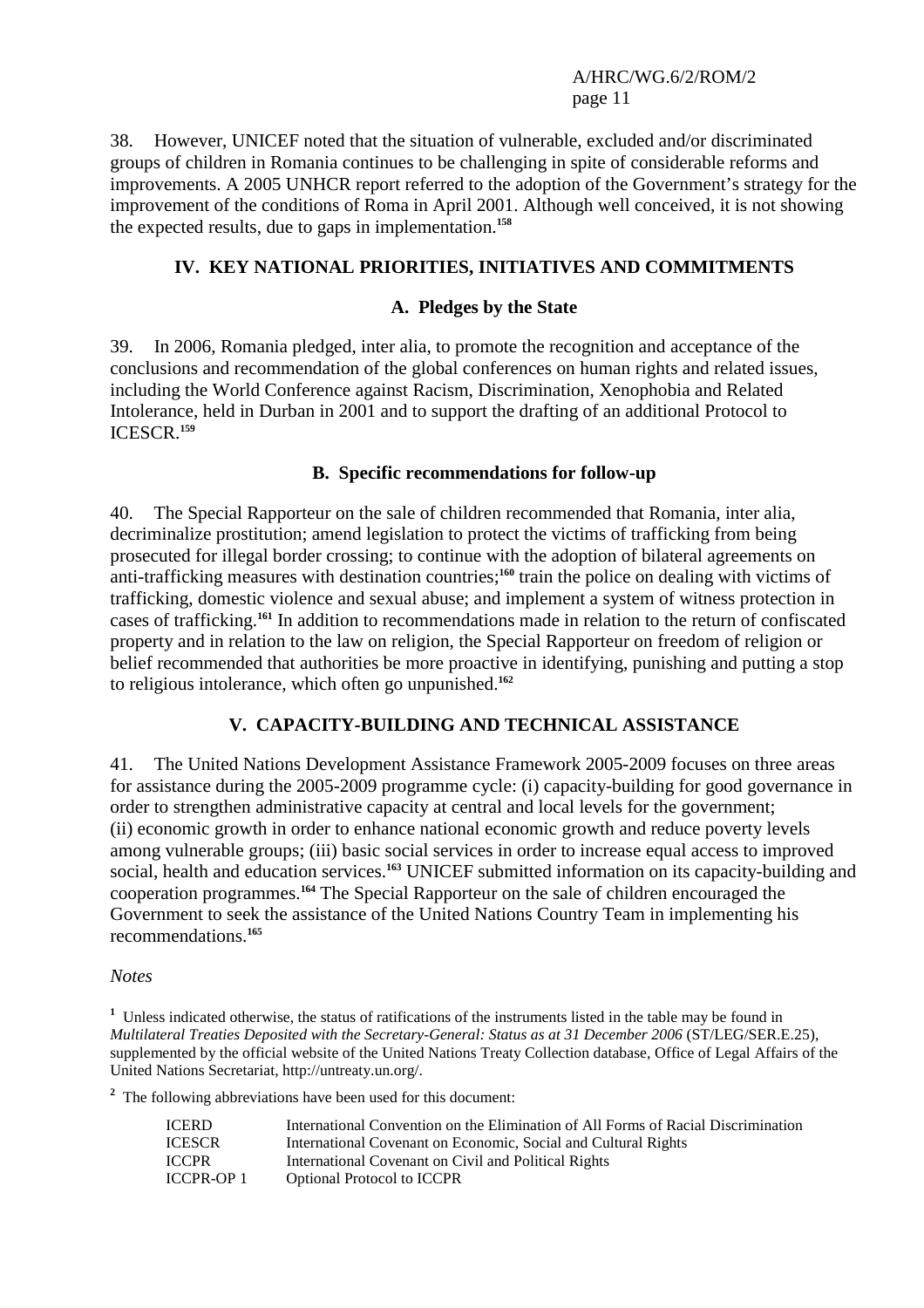| ICCPR-OP 2<br>CEDAW | Second Optional Protocol to ICCPR, aiming at the abolition of the death penalty<br>Convention on the Elimination of All Forms of Discrimination against Women |
|---------------------|---------------------------------------------------------------------------------------------------------------------------------------------------------------|
| OP-CEDAW            | <b>Optional Protocol to CEDAW</b>                                                                                                                             |
| CAT                 | Convention against Torture and Other Cruel, Inhuman or Degrading Treatment or                                                                                 |
|                     | Punishment                                                                                                                                                    |
| OP-CAT              | Optional Protocol to CAT                                                                                                                                      |
| CRC.                | Convention on the Rights of the Child                                                                                                                         |
| OP-CRC-AC           | Optional Protocol to CRC on the involvement of children in armed conflict                                                                                     |
| OP-CRC-SC           | Optional Protocol to CRC on the sale of children, child prostitution and child pornography                                                                    |
| ICRMW               | International Convention on the Protection of the Rights of All Migrant Workers and                                                                           |
|                     | Members of Their Families                                                                                                                                     |
| CPD                 | Convention on the Rights of Persons with Disabilities                                                                                                         |
| OP-CPD              | Optional Protocol to Convention on the Rights of Persons with Disabilities                                                                                    |
| CED                 | Convention on the Protection of Persons from Enforced Disappearance                                                                                           |

<sup>3</sup> Protocol to Prevent, Suppress and Punish Trafficking in Persons, Especially Women and Children, supplementing the United Nations Convention against Transnational Organized Crime.

<sup>4</sup> 1951 Convention relating to the Status of Refugees and its 1967 Protocol, 1954 Convention relating to the status of Stateless Persons and 1961 Convention on the Reduction of Statelessness.

<sup>5</sup> Geneva Convention for the Amelioration of the Condition of the Wounded and Sick in Armed Forces in the Field (First Convention); Geneva Convention for the Amelioration of the Condition of Wounded, Sick and Shipwrecked Members of Armed Forces at Sea (Second Convention); Geneva Convention relative to the Treatment of Prisoners of War (Third Convention); Geneva Convention relative to the Protection of Civilian Persons in Time of War (Fourth Convention); Protocol Additional to the Geneva Conventions of 12 August 1949, and relating to the Protection of Victims of International Armed Conflicts (Protocol I); Protocol Additional to the Geneva Conventions of 12 August 1949, and relating to the Protection of Victims of Non-International Armed Conflicts (Protocol II); Protocol Additional to the Geneva Conventions of 12 August 1949, and relating to the Adoption of an Additional Distinctive Emblem (Protocol III). For the official status of ratifications, see Federal Department of Foreign Affairs of Switzerland, at: http://www.eda.admin.ch/eda/fr/home/topics/intla/intrea/chdep/warvic.html.

<sup>6</sup> International Labour Organization Convention No. 29 concerning Forced or Compulsory Labour; Convention No. 105 concerning the Abolition of Forced Labour; Convention No. 87 concerning Freedom of Association and Protection of the Right to Organize; Convention No. 98 concerning the Application of the Principles of the Right to Organize and to Bargain Collectively; Convention No. 100 concerning Equal Remuneration for Men and Women Workers for Work of Equal Value; Convention No. 111 concerning Discrimination in Respect of Employment and Occupation; Convention No. 138 concerning Minimum Age for Admission to Employment; Convention No. 182 concerning the Prohibition and Immediate Action for the Elimination of the Worst Forms of Child Labour.

<sup>7</sup> CEDAW Committee, concluding observations, CEDAW/C/ROM/CO/6, adopted on June 2006, §36.

**8** Romania's voluntary pledge submitted in support of its candidacy to the membership of the HRC, New York, 17 April 2006, p. 4 accessible at: http://www.un.org/ga/60/elect/hrc/romania.pdf.

<sup>9</sup> CRC Committee, concluding observations, CRC/C/15/Add.199, adopted on January 2003, §3 (b).

<sup>10</sup> CRC Committee, concluding observations, CRC/C/15/Add.199, adopted on January 2003, §3 (a). CEDAW Committee, concluding observations, CEDAW/C/ROM/CO/6, adopted on June 2006, §5.

<sup>11</sup> CERD Committee, concluding observations, CERD/C/304/Add.85, adopted on August 1999, §9.

**<sup>12</sup>** UNICEF submission to the UPR on Romania, p. 4.

<sup>13</sup> For the list of national human rights institutions with accreditation status granted by the International Coordinating Committee of National Institutions for the Promotion and Protection of Human Rights (ICC), see A/HRC/7/69, annex VIII, and A/HRC/7/70, annex I.

<sup>14</sup> ILO Committee of Experts on the Application of Conventions and Recommendations, 2006. Geneva. Doc. No. 062006ROM111, paras. 3-4.

**<sup>15</sup>** UNICEF submission to the UPR on Romania, p. 5.

<sup>16</sup> CRC Committee, concluding observations, CRC/C/15/Add.199, adopted on January 2003, §11.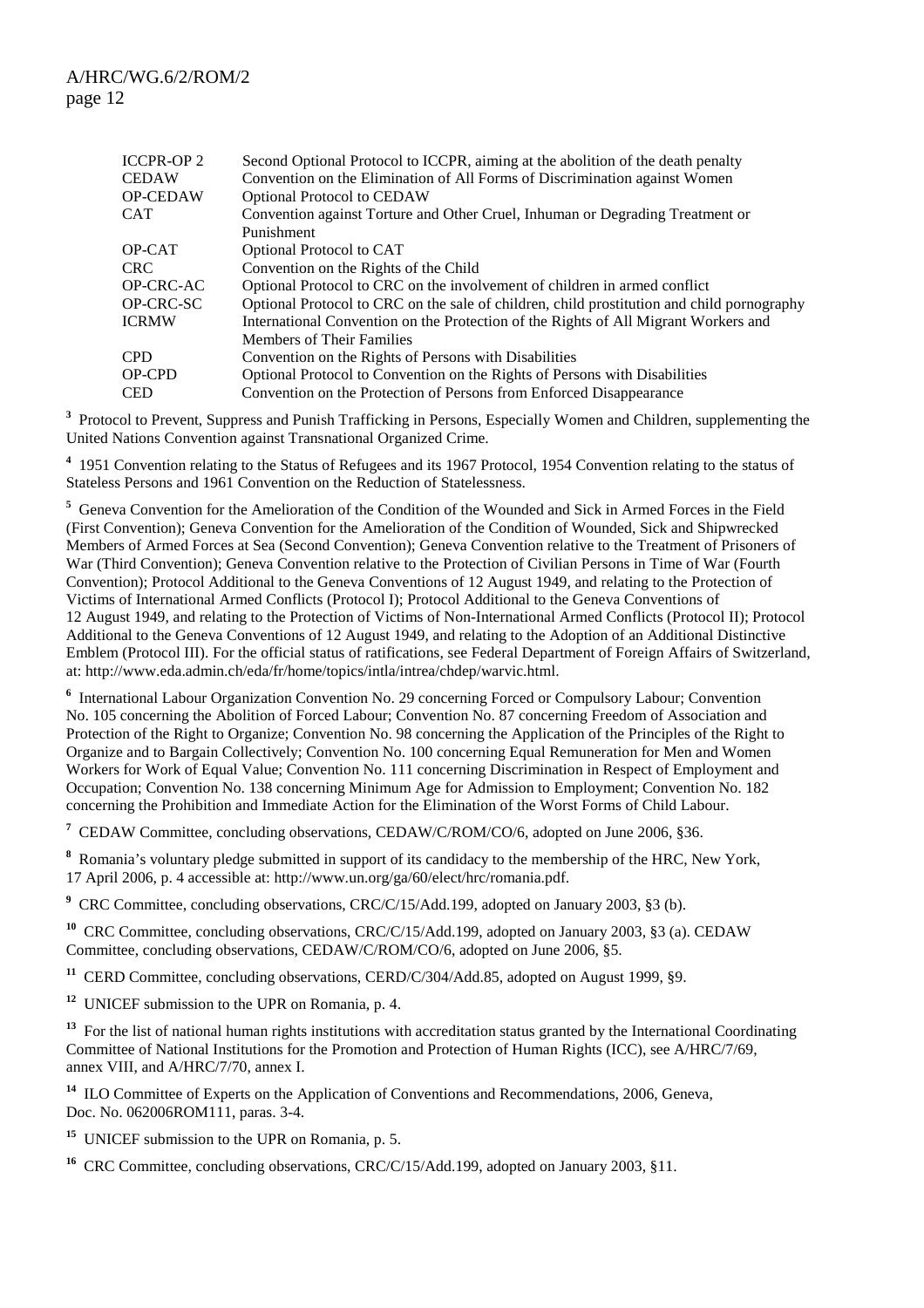**<sup>17</sup>** United Nations Common Country Assessment on Romania, 2004, p. 15, available at http://www.undg.org/archive\_docs/1735-Romania\_CCA\_-\_2003.pdf (accessed on 3 March 2008).

<sup>18</sup> ILO Committee of Experts on the Application of Conventions and Recommendations, 2006, Geneva. Doc. No. 062006ROM111, paras. 3-4.

**<sup>19</sup>** United Nations Common Country Assessment on Romania, 2004, p. 39, available at http://www.undg.org/archive\_docs/1735-Romania\_CCA\_-\_2003.pdf (accessed on 3 March 2008).

**<sup>20</sup>** United Nations Common Country Assessment on Romania, 2004, p. 15, available at http://www.undg.org/archive\_docs/1735-Romania\_CCA\_-\_2003.pdf (accessed on 3 March 2008).

<sup>21</sup> ILO Committee of Experts on the Application of Conventions and Recommendations, 2006, Geneva, Doc. No. 062006ROM111, para. 5.

<sup>22</sup> CRC Committee, concluding observations, CRC/C/15/Add.199, adopted on January 2003, §9.

<sup>23</sup> CRC Committee, concluding observations, CRC/C/15/Add.199, adopted on January 2003, §10 (a), (b).

<sup>24</sup> CRC Committee, concluding observations, CRC/C/15/Add, 199, adopted on January 2003, §16.

<sup>25</sup> CEDAW Committee, concluding observations, CEDAW/C/ROM/CO/6, adopted on June 2006, §7.

- <sup>26</sup> CEDAW Committee, concluding observations, CEDAW/C/ROM/CO/6, adopted on June 2006, §16.
- **<sup>27</sup>** The following abbreviations have been used for this document:

| <b>CERD</b>         | Committee on the Elimination of Racial Discrimination        |
|---------------------|--------------------------------------------------------------|
| <b>CESCR</b>        | Committee on Economic, Social and Cultural Rights            |
| <b>HR</b> Committee | Human Rights Committee                                       |
| <b>CEDAW</b>        | Committee on the Elimination of Discrimination against Women |
| <b>CAT</b>          | Committee against Torture                                    |
| <b>CRC</b>          | Committee on the Rights of the Child                         |
|                     |                                                              |

**<sup>28</sup>** Working Group on arbitrary detention, E/CN.4/1999/63/Add.4.

**<sup>29</sup>** Special Rapporteur on torture, E/CN.4/2000/9/Add.3.

**<sup>30</sup>** Special Rapporteur on contemporary forms of racism, E/CN.4/2000/16/Add.1.

**<sup>31</sup>** Special Rapporteur on adequate housing as a component of the right to an adequate standard of living, E/CN.4/2003/5/Add.2.

**<sup>32</sup>** Special Rapporteur on freedom of religion or belief, E/CN.4/2004/63/Add.2.

**<sup>33</sup>** Special Rapporteur on the right to health, E/CN.4/2005/51/Add.4.

**<sup>34</sup>** Special Rapporteur on the sale of children, child prostitution and child pornography, E/CN.4/2005/78/Add.2.

**<sup>35</sup>** Special Rapporteur on freedom of religion or belief, E/CN.4/2004/63/Add.2. para. 6.

**<sup>36</sup>** Special Rapporteur on the sale of children, child prostitution and child pornography, E/CN.4/2005/78/Add.2, para. 1.

**<sup>37</sup>** Special Rapporteur on the right to health, E/CN.4/2005/51/Add.4, para. 1.

<sup>38</sup> The questionnaires included in this section are those which have been reflected in an official report by a special procedure mandate holder.

<sup>39</sup> See (i) report of the Special Rapporteur on the right to education (A/HRC/4/29), questionnaire on the right to education of persons with disabilities sent in 2006;

 (ii) report of the Special Rapporteur on the human rights of migrants (A/HRC/4/24), questionnaire on the impact of certain laws and administrative measures on migrants sent in September 2006;

 (iii) report of the Special Rapporteur on the human rights aspects of victims of trafficking in persons, especially women and children (A/HRC/4/23), questionnaire on issues related to forced marriages and trafficking in persons, sent in July 2006;

 (iv) report of the Special Representative of the Secretary-General on human rights defenders (E/CN.4/2006/95 and Add.5), questionnaire on the implementation of the Declaration on the Right and Responsibility of Individuals,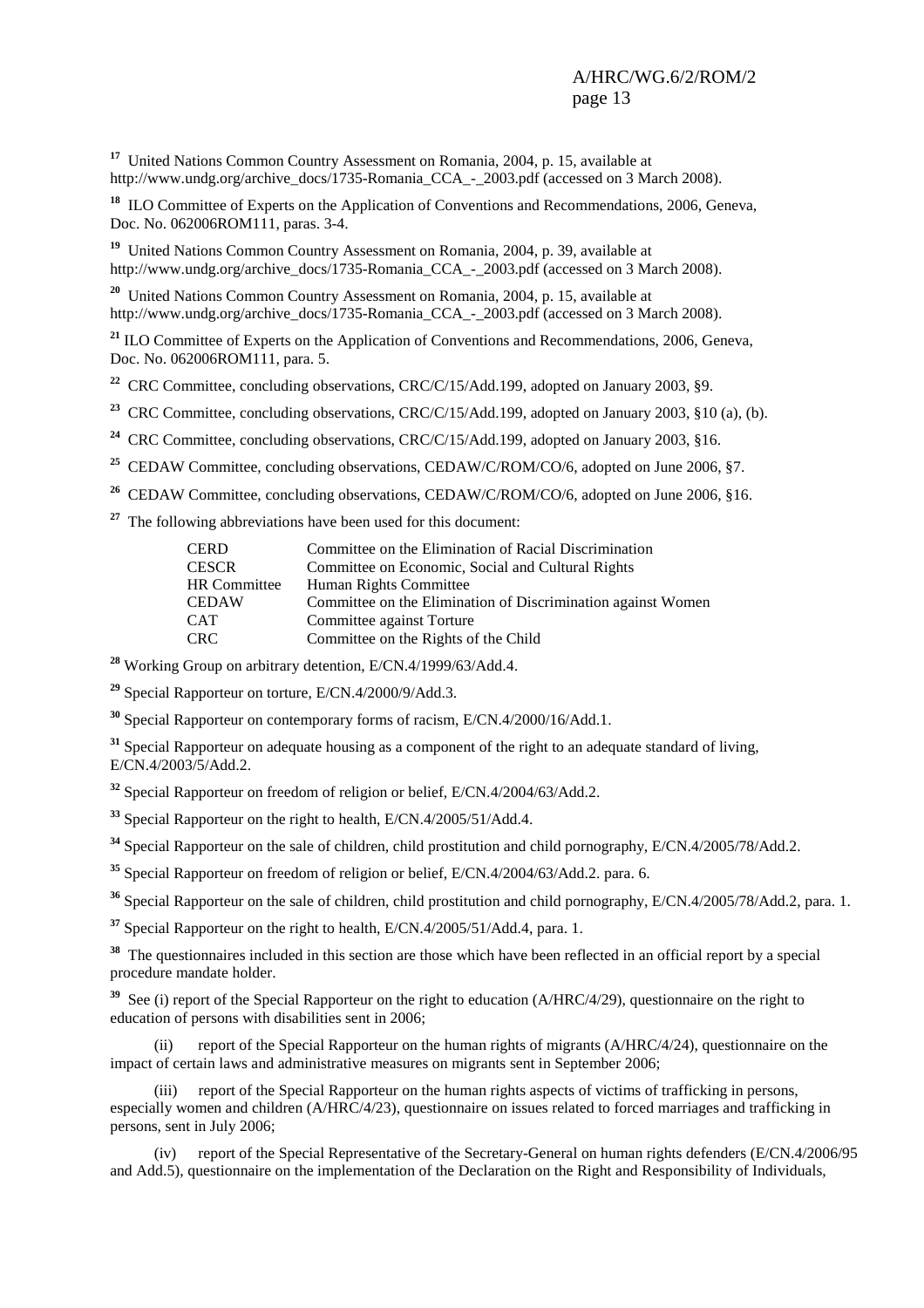Groups and Organs of Society to Promote and Protect Universally Recognized Human Rights and Fundamental Freedoms sent in June 2005;

 (v) report of the Special Rapporteur on the situation of human rights and fundamental freedoms of indigenous people (A/HRC/6/15), questionnaire on the human rights of indigenous peoples sent in August 2007;

 (vi) report of the Special Rapporteur on trafficking in persons, especially women and children (E/CN.4/2006/62) and the Special Rapporteur on the sale of children, child prostitution and child pornography (E/CN.4/2006/67), joint questionnaire on the relationship between trafficking and the demand for commercial sexual exploitation sent in July 2005;

 (vii) report of the Special Rapporteur on the right to education (E/CN.4/2006/45), questionnaire on the right to education for girls sent in 2005;

 (viii) report of the Working Group on the use of mercenaries as a means of violating human rights and impeding the exercise of the right of peoples to self-determination (A/61/341), questionnaire concerning its mandate and activities sent in November 2005;

 (ix) report of the Special Rapporteur on the sale of children, child prostitution and child pornography (A/HRC/4/31), questionnaire on the sale of children's organs sent in July 2006;

 (x) report of the Special Rapporteur on the sale of children, child prostitution and child pornography (E/CN.4/2005/78), questionnaire on child pornography on the Internet sent in July 2004;

 (xi) report of the Special Rapporteur on the sale of children, child prostitution and child pornography (E/CN.4/2004/9), questionnaire on the prevention of child sexual exploitation sent in July 2003;

 (xii) report of the Special Representative of the Secretary-General on the issue of human rights and transnational corporations and other business enterprises (A/HRC/4/35/Add.3), questionnaire on human rights policies and management practices

**<sup>40</sup>** Questionnaire sent jointly by the Special Rapporteur on trafficking in persons, especially in women and children and the Special Rapporteur on the sale of children, child prostitution, and child pornography on demand for commercial sexual exploitation and trafficking and Demand for sexual services deriving from exploitation and Questionnaire to identify policies and practices by which States regulate, adjudicate and otherwise influence corporate actions.

**<sup>41</sup>** OHCHR Annual Report of 2006 and OHCHR 2007 Report: Activities & Results (forthcoming).

**<sup>42</sup>** CEDAW Committee, concluding observations, CEDAW/C/ROM/CO/6, adopted on June 2006, §12. See also ILO Committee of Experts on the Application of Conventions and Recommendations, 2006, Geneva, Doc. No. 062006ROM111, para. 1.

**<sup>43</sup>** CEDAW Committee, concluding observations, CEDAW/C/ROM/CO/6, adopted on June 2006, §12.

**<sup>44</sup>** Special Rapporteur on the right to health, E/CN.4/2005/51/Add.4, para. 74.

**<sup>45</sup>** Special Rapporteur on the sale of children, child prostitution and child pornography, E/CN.4/2005/78/Add.2, para. 53.

**<sup>46</sup>** CEDAW Committee, concluding observations, CEDAW/C/ROM/CO/6, adopted on June 2006, §26.

**<sup>47</sup>** UNICEF submission to the UPR on Romania, p. 2.

**<sup>48</sup>** UNICEF submission to the UPR on Romania, p. 3.

**<sup>49</sup>** CRC Committee, concluding observations, CRC/C/15/Add.199, adopted on January 2003, §64.

**<sup>50</sup>** HR Committee, concluding observations, CCPR/C/79/Add.111, adopted on July 1999, §6.

**<sup>51</sup>** CRC Committee, concluding observations, CRC/C/15/Add.199, adopted on January 2003, §65.

**<sup>52</sup>** CEDAW Committee, concluding observations, CEDAW/C/ROM/CO/6, adopted on June 2006, §27.

**<sup>53</sup>** CRC Committee, concluding observations, CRC/C/15/Add.199, adopted on January 2003, §48.

**<sup>54</sup>** HR Committee, concluding observations, CCPR/C/79/Add.111, adopted on July 1999, §12.

**<sup>55</sup>** HR Committee, concluding observations, CCPR/C/79/Add.111, adopted on July 1999, §13.

**<sup>56</sup>** CRC Committee, concluding observations, CRC/C/15/Add.199, adopted on January 2003, §34.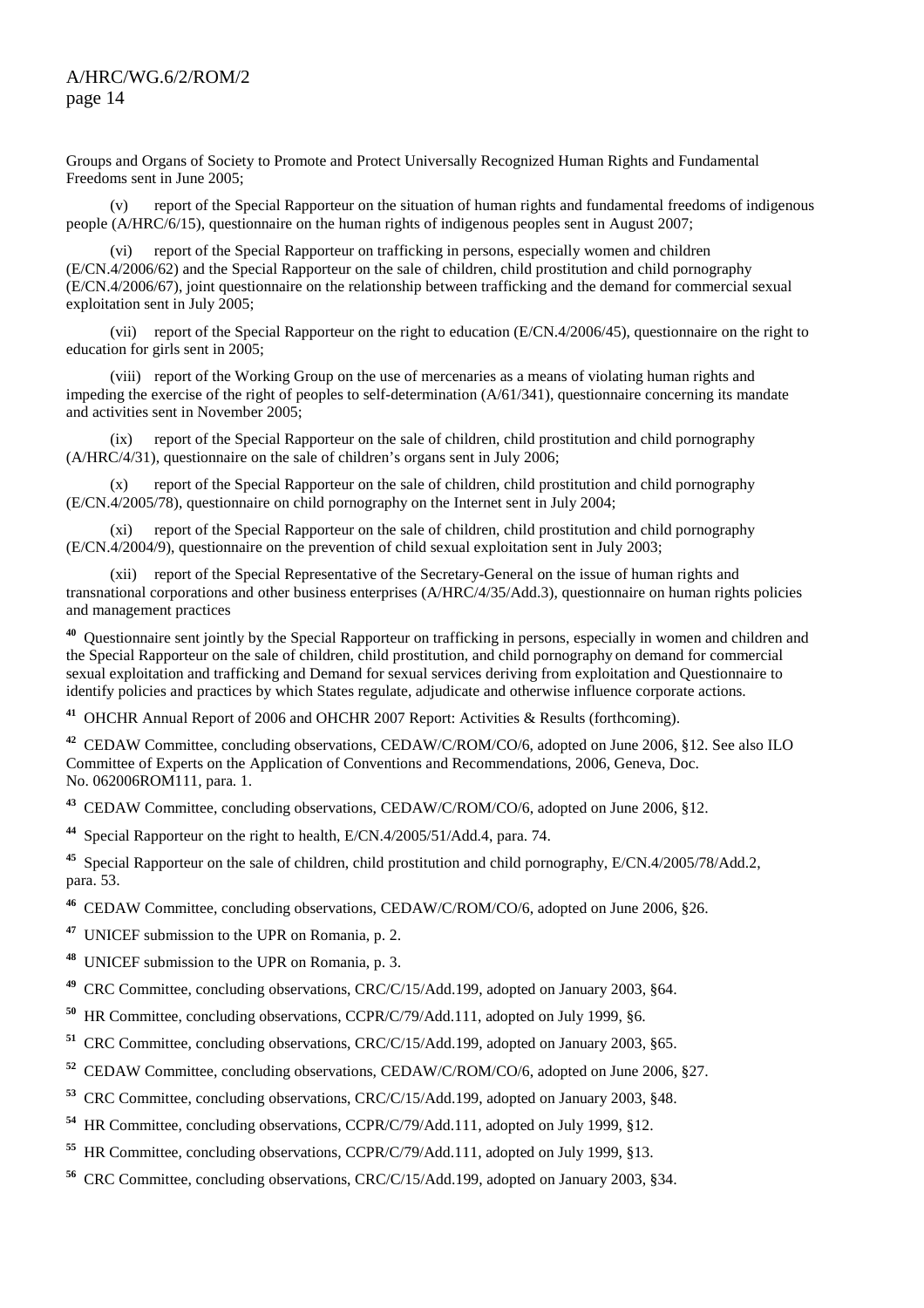**<sup>57</sup>** CRC Committee, concluding observations, CRC/C/15/Add.199, adopted on January 2003, §35.

**<sup>58</sup>** Special Rapporteur on torture, A/HRC/7/3/Add.1, para. 182.

**<sup>59</sup>** Special Rapporteur on torture, E/CN.4/2006/6/Add.1, para. 374.

**<sup>60</sup>** Special Rapporteur on torture, E/CN.4/2005/62/Add.1, paras. 1360, 1362, 1368, 1376.

**<sup>61</sup>** Special Rapporteur on torture, E/CN.4/2005/62/Add.1, paras.1364, 1367, 1369, 1373.

**<sup>62</sup>** Special Rapporteur on torture, E/CN.4/2005/62/Add.1, paras.1361, 1363, 1365, 1370, 1372, 1377. Special rapporteur on torture, E/CN.4/2006/6/Add.1, para. 376, 377, 378, 379.

**<sup>63</sup>** Special Rapporteur on torture, E/CN.4/2005/62/Add.1, para. 1378.

**<sup>64</sup>** Special Rapporteur on the right to health, E/CN.4/2005/51/Add.4, para. 64.

**<sup>65</sup>** Special Rapporteur on the right to health, E/CN.4/2005/51/Add.4, para. 63.

**<sup>66</sup>** CEDAW Committee, concluding observations, CEDAW/C/ROM/CO/6, adopted on June 2006, §20.

**<sup>67</sup>** HR Committee, concluding observations, CCPR/C/79/Add.111, adopted on July 1999, §8. CEDAW Committee, concluding observations, CEDAW/C/ROM/CO/6, adopted on June 2006, §21.

**<sup>68</sup>** CRC Committee, concluding observations, CRC/C/15/Add.199, adopted on January 2003, §43.

**<sup>69</sup>** Special Rapporteur on the sale of children, child prostitution and child pornography, E/CN.4/2005/78/Add.2, para. 70.

**<sup>70</sup>** Special Rapporteur on the sale of children, child prostitution and child pornography, E/CN.4/2005/78/Add.2, para. 30.

**<sup>71</sup>** Rapporteur on the sale of children, child prostitution and child pornography, A/HRC/4/31/Add.1, para. 224-226.

**<sup>72</sup>** Rapporteur on the sale of children, child prostitution and child pornography, A/HRC/4/31/Add.1, para. 227-232.

**<sup>73</sup>** CEDAW Committee, concluding observations, CEDAW/C/ROM/CO/6, adopted on June 2006, §23 and CRC Committee, concluding observations, CRC/C/15/Add.199, adopted on January 2003, §58.

**<sup>74</sup>** CEDAW Committee, concluding observations, CEDAW/C/ROM/CO/6, adopted on June 2006, §22. CRC Committee, concluding observations, CRC/C/15/Add.199, adopted on January 2003, §58. See also, United Nations Common Country Assessment on Romania, 2004, pp. 29-31, available at

http://www.undg.org/archive\_docs/1735-Romania\_CCA\_-\_2003.pdf (accessed on 3 March 2008).

**<sup>75</sup>** Special Rapporteur on the sale of children, child prostitution and child pornography, E/CN.4/2005/78/Add.2, para. 43.

**<sup>76</sup>** Special Rapporteur on the sale of children, child prostitution and child pornography, E/CN.4/2005/78/Add.2, paras. 45 and 98. See also United Nations Common Country Assessment on Romania, 2004, p. 31, available at http://www.undg.org/archive\_docs/1735-Romania\_CCA\_-\_2003.pdf (accessed on 3 March 2008).

**<sup>77</sup>** Special Rapporteur on the sale of children, child prostitution and child pornography, E/CN.4/2005/78/Add.2, para. 46.

**<sup>78</sup>** Special Rapporteur on the sale of children, child prostitution and child pornography, E/CN.4/2005/78/Add.2, para. 21.

**<sup>79</sup>** Special Rapporteur on the sale of children, child prostitution and child pornography, E/CN.4/2005/78/Add.2, para. 24.

**<sup>80</sup>** United Nations Common Country Assessment on Romania, 2004, p. 18, available at http://www.undg.org/archive\_docs/1735-Romania\_CCA\_-\_2003.pdf (accessed on 3 March 2008).

**<sup>81</sup>** United Nations Common Country Assessment on Romania, 2004, p. 18, available at http://www.undg.org/archive\_docs/1735-Romania\_CCA\_-\_2003.pdf (accessed on 3 March 2008).

**<sup>82</sup>** Special Rapporteur on the sale of children, child prostitution and child pornography, E/CN.4/2005/78/Add.2, paras. 62 and 104.

**<sup>83</sup>** Special Rapporteur on the sale of children, child prostitution and child pornography, E/CN.4/2005/78/Add.2, para. 112.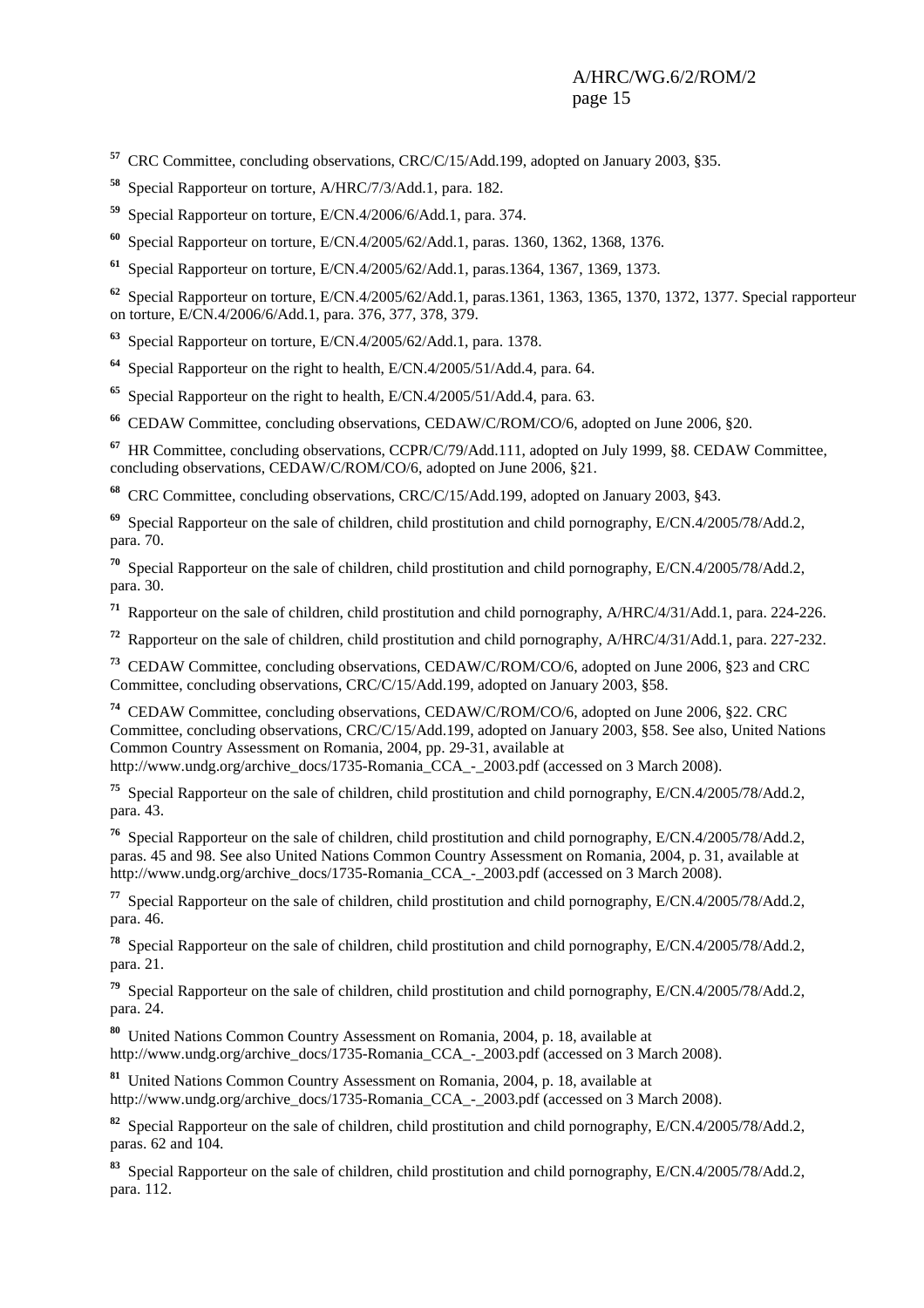**<sup>84</sup>** Special Rapporteur on the sale of children, child prostitution and child pornography, E/CN.4/2005/78/Add.2, para. 58.

**<sup>85</sup>** Special Rapporteur on the sale of children, child prostitution and child pornography, E/CN.4/2005/78/Add.2, para. 59.

- **<sup>86</sup>** CRC Committee, concluding observations, CRC/C/15/Add.199, adopted on January 2003, §62.
- **<sup>87</sup>** CRC Committee, concluding observations, CRC/C/15/Add.199, adopted on January 2003, §63
- **<sup>88</sup>** UNICEF submission to the UPR on Romania, p. 2.
- **<sup>89</sup>** Special Rapporteur on freedom of religion or belief, E/CN.4/2004/63/Add.2, paras. 27-32.
- **<sup>90</sup>** Special Rapporteur on freedom of religion or belief, A/HRC/7/10/Add.1, para. 219.
- **<sup>91</sup>** Special Rapporteur on freedom of religion or belief, A/HRC/7/10/Add.1, para. 219.
- **<sup>92</sup>** Special Rapporteur on freedom of religion or belief, A/HRC/7/10/Add.1, para. 219.
- **<sup>93</sup>** Special Rapporteur on freedom of expression and opinion, A/HRC/4/27/Add.1, para. 551.
- **<sup>94</sup>** Special Rapporteur on freedom of expression and opinion, A/HRC/4/27/Add.1, para. 552.

<sup>95</sup> HR Committee, concluding observations, CCPR/C/79/Add.111, adopted on July 1999, §7 and CEDAW Committee, concluding observations, CEDAW/C/ROM/CO/6, adopted on June 2006, §18.

- **<sup>96</sup>** CEDAW Committee, concluding observations, CEDAW/C/ROM/CO/6, adopted on June 2006, §19.
- **<sup>97</sup>** Special Rapporteur on freedom of religion or belief, E/CN.4/2004/63/Add.2, para. 58.
- **<sup>98</sup>** Special Rapporteur on freedom of religion or belief, E/CN.4/2004/63/Add.2, para. 75.
- **<sup>99</sup>** Special Rapporteur on freedom of religion or belief, E/CN.4/2004/63/Add.2, para. 73.

<sup>100</sup> CEDAW Committee, concluding observations, CEDAW/C/ROM/CO/6, adopted on June 2006, §28. See also ILO Committee of Experts on the Application of Conventions and Recommendations, 2006, Geneva, Doc. No. 092006ROM111, para. 3.

<sup>101</sup> CEDAW Committee, concluding observations, CEDAW/C/ROM/CO/6, adopted on June 2006, §30.

<sup>102</sup> CEDAW Committee, concluding observations, CEDAW/C/ROM/CO/6, adopted on June 2006, §28. See also ILO Committee of Experts on the Application of Conventions and Recommendations, 2006, Geneva, Doc. No. 092006ROM111, para. 3.

**<sup>103</sup>** CEDAW Committee, concluding observations, CEDAW/C/ROM/CO/6, adopted on June 2006, §28.

- **<sup>104</sup>** CEDAW Committee, concluding observations, CEDAW/C/ROM/CO/6, adopted on June 2006, §31.
- **<sup>105</sup>** CRC Committee, concluding observations, CRC/C/15/Add.199, adopted on January 2003, §56.
- **<sup>106</sup>** United Nations Common Country Assessment on Romania, 2004, p. 53, available at http://www.undg.org/archive\_docs/1735-Romania\_CCA\_-\_2003.pdf (accessed on 3 March 2008).
- **<sup>107</sup>** UNICEF submission to the UPR on Romania, p. 1.
- <sup>108</sup> CRC Committee, concluding observations, CRC/C/15/Add.199, adopted on January 2003, §57.

**<sup>109</sup>** United Nations Common Country Assessment on Romania, 2004, p. 15, available at http://www.undg.org/archive\_docs/1735-Romania\_CCA\_-\_2003.pdf (accessed on 3 March 2008).

**<sup>110</sup>** Special Rapporteur on the right to health, E/CN.4/2005/51/Add.4, para. 7.

- Special Rapporteur on the right to health, E/CN.4/2005/51/Add.4, para. 30.
- **<sup>112</sup>** Special Rapporteur on the right to health, E/CN.4/2005/51/Add.4, para. 32.
- **<sup>113</sup>** WHO, Country Cooperation Strategy, 2007, pp. 1-2, available at

http://www.who.int/countryfocus/cooperation\_strategy/ccsbrief\_rou\_en.pdf (accessed on 5 March 2008).

- **<sup>114</sup>** CRC Committee, concluding observations, CRC/C/15/Add.199, adopted on January 2003, §44.
- **<sup>115</sup>** CRC Committee, concluding observations, CRC/C/15/Add.199, adopted on January 2003, §46.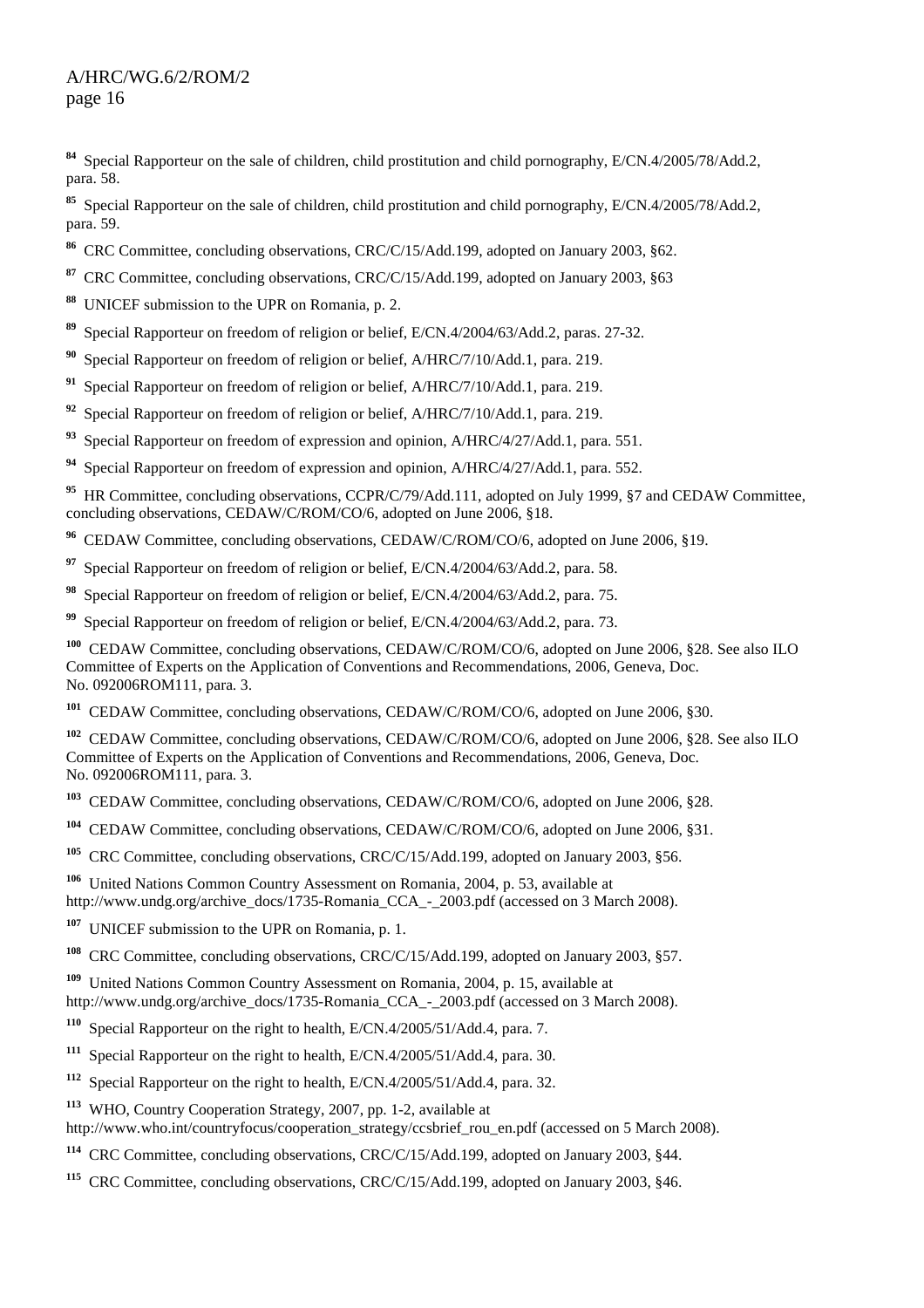CEDAW Committee, concluding observations, CEDAW/C/ROM/CO/6, adopted on June 2006, §24.

 UNDP, Human Development Report 2006, New York, 2006, p. 316, and UNDP, Human Development Report 2007, New York, 2007, p. 262.

Special Rapporteur on the right to health, E/CN.4/2005/51/Add.4, para. 40.

Special Rapporteur on the right to health, E/CN.4/2005/51/Add.4, para. 42.

Special Rapporteur on the right to health, E/CN.4/2005/51/Add.4, para. 40.

Special Rapporteur on the right to health, E/CN.4/2005/51/Add.4, para. 42.

CRC Committee, concluding observations, CRC/C/15/Add.199, adopted on January 2003, §50.

Special Rapporteur on the right to health, E/CN.4/2005/51/Add.4, para. 47

Special Rapporteur on the right to health, E/CN.4/2005/51/Add.4, para. 48.

Special Rapporteur on the right to health, E/CN.4/2005/51/Add.4, para. 49.

Special Rapporteur on the right to health, E/CN.4/2005/51/Add.4, para. 50.

Special Rapporteur on the right to health, E/CN.4/2005/51/Add.4, para. 53.

Special Rapporteur on the right to health, A/HRC/4/28/Add.1, para. 38.

Answer dated 4 January 2007, on file with the Office of the High Commissioner for Human Rights.

Special Rapporteur on the right to health, E/CN.4/2005/51/Add.4, para. 55.

Special Rapporteur on the right to health, E/CN.4/2005/51/Add.4, para. 58.

Special Rapporteur on the right to health, E/CN.4/2005/51/Add.4, para. 60.

Special Rapporteur on the right to health, E/CN.4/2005/51/Add.4, para. 65.

Special Rapporteur on the right to health, E/CN.4/2005/51/Add.4, para. 61.

UNICEF, The State of the World's Children 2006, New York, 2005, p. 24.

UNICEF, The State of the World's Children 2006, New York, 2005, p. 25.

Special Rapporteur on the right to health, E/CN.4/2005/51/Add.4, para.76.

Special Rapporteur on the right to health, E/CN.4/2005/51/Add.4, para. 20.

Special Rapporteur on the right to health, E/CN.4/2005/51/Add.4, para. 74

Special Rapporteur on the right to health, E/CN.4/2005/51/Add.4, para. 20.

 Special Rapporteur on the sale of children, child prostitution and child pornography, E/CN.4/2005/78/Add.2, para. 50.

 Special Rapporteur on the sale of children, child prostitution and child pornography, E/CN.4/2005/78/Add.2, para. 51.

 HR Committee, concluding observations, CCPR/C/79/Add.111, adopted on July 1999, §5 and CRC Committee, concluding observations, CRC/C/15/Add.199, adopted on January 2003, § 36 and 60.

 Special Rapporteur on the sale of children, child prostitution and child pornography, E/CN.4/2005/78/Add.2, paras. 26 and 102.

<sup>145</sup> HR Committee, concluding observations, CCPR/C/79/Add.111, adopted on July 1999, §5.

CRC Committee, concluding observations, CRC/C/15/Add.199, adopted on January 2003, §60.

<sup>147</sup> CRC Committee, concluding observations, CRC/C/15/Add.199, adopted on January 2003, §61.

 Special Rapporteur on the sale of children, child prostitution and child pornography, E/CN.4/2005/78/Add.2, para. 15.

 Special Rapporteur on the sale of children, child prostitution and child pornography, E/CN.4/2005/78/Add.2, para. 16.